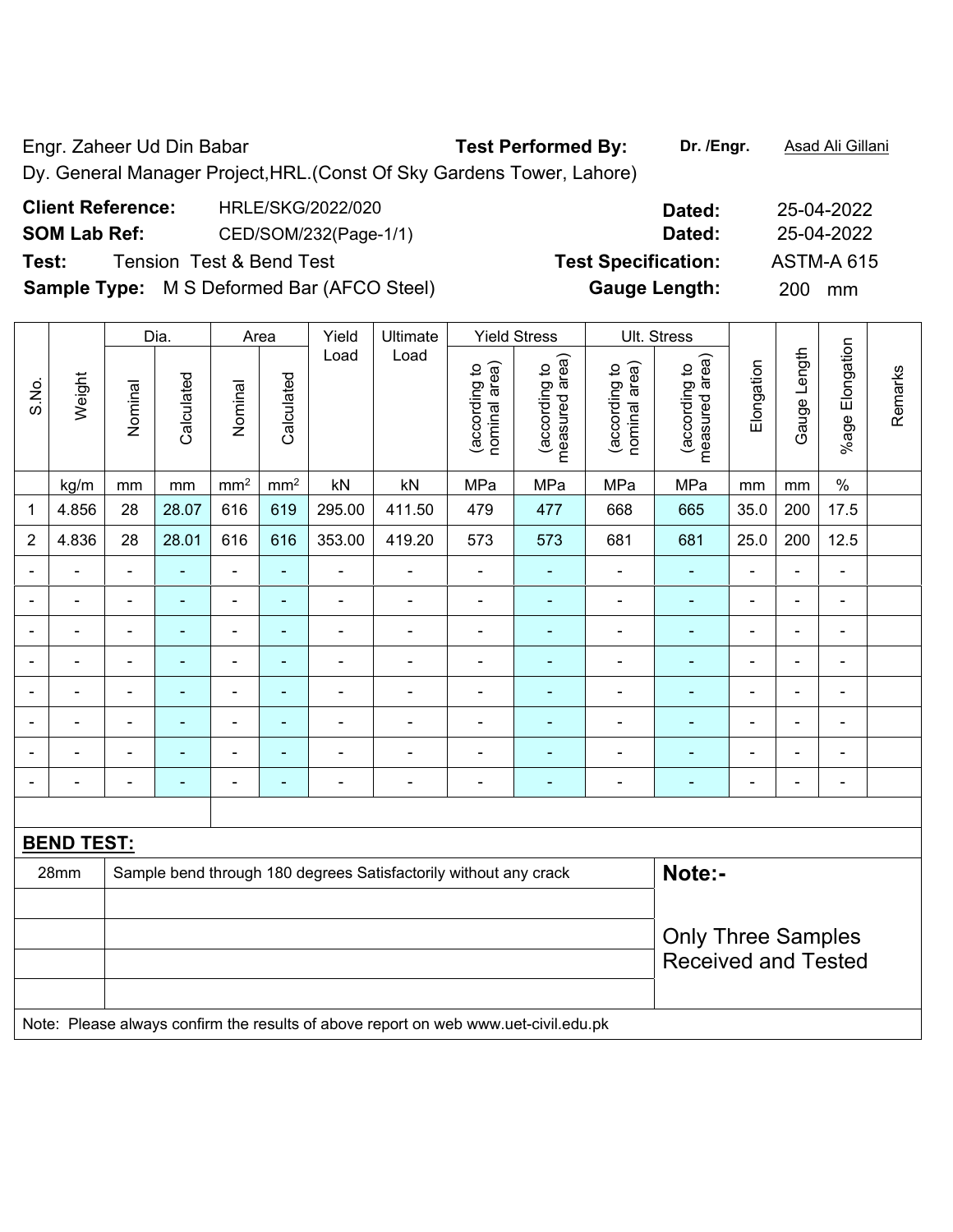Lahore.(Const Of Starch Pack Green Field)

## **Client Reference:** Nil Nil 25-04-2022

**SOM Lab Ref:** CED/SOM/244(Page-1/1) **Dated:** 25-04-2022

**Test:** Tension Test & Bend Test **Test Specification:** ASTM-A 615

**Sample Type:** Deformed Bar **Gauge Length:** 200 mm

|                |                   |                                                                  | Dia.           |                 | Area                     | Yield          | Ultimate                                                                            |                                | <b>Yield Stress</b>             |                                | Ult. Stress                        |                          |                |                          |         |
|----------------|-------------------|------------------------------------------------------------------|----------------|-----------------|--------------------------|----------------|-------------------------------------------------------------------------------------|--------------------------------|---------------------------------|--------------------------------|------------------------------------|--------------------------|----------------|--------------------------|---------|
| S.No.          | Weight            | Nominal                                                          | Calculated     | Nominal         | Calculated               | Load           | Load                                                                                | nominal area)<br>(according to | measured area)<br>(according to | nominal area)<br>(according to | area)<br>(according to<br>measured | Elongation               | Gauge Length   | Elongation<br>%age I     | Remarks |
|                | kg/m              | mm                                                               | mm             | mm <sup>2</sup> | mm <sup>2</sup>          | kN             | kN                                                                                  | MPa                            | MPa                             | MPa                            | MPa                                | mm                       | mm             | $\%$                     |         |
| 1              | 2.225             | 20                                                               | 18.98          | 314             | 283                      | 146.50         | 186.50                                                                              | 466                            | 518                             | 594                            | 660                                | 25.0                     | 200            | 12.5                     |         |
| 2              | 2.234             | 20                                                               | 19.04          | 314             | 285                      | 151.50         | 190.20                                                                              | 482                            | 533                             | 605                            | 669                                | 30.0                     | 200            | 15.0                     |         |
| 3              | 0.995             | 12                                                               | 12.70          | 113             | 127                      | 70.70          | 91.00                                                                               | 625                            | 558                             | 805                            | 719                                | 27.5                     | 200            | 13.8                     |         |
| 4              | 0.992             | 12                                                               | 12.69          | 113             | 126                      | 71.70          | 89.50                                                                               | 634                            | 568                             | 791                            | 709                                | 25.0                     | 200            | 12.5                     |         |
| $\blacksquare$ |                   | $\blacksquare$                                                   | ÷,             | $\blacksquare$  | $\blacksquare$           | $\blacksquare$ | $\blacksquare$                                                                      | $\blacksquare$                 | ۰                               | ÷,                             | $\blacksquare$                     | $\blacksquare$           | ÷,             | $\blacksquare$           |         |
|                | $\blacksquare$    | $\overline{a}$                                                   | $\blacksquare$ | $\blacksquare$  | $\blacksquare$           | $\blacksquare$ | $\blacksquare$                                                                      | $\blacksquare$                 | ٠                               | ۰                              | $\blacksquare$                     | $\blacksquare$           | $\blacksquare$ | $\blacksquare$           |         |
|                | L.                | $\blacksquare$                                                   | $\blacksquare$ | $\blacksquare$  | $\blacksquare$           | $\blacksquare$ | ÷,                                                                                  | $\blacksquare$                 | ÷                               | ÷                              | $\blacksquare$                     | ÷                        | $\blacksquare$ | $\overline{\phantom{a}}$ |         |
|                | L.                | $\blacksquare$                                                   | $\blacksquare$ | $\blacksquare$  | $\blacksquare$           | $\blacksquare$ | $\blacksquare$                                                                      | $\blacksquare$                 | ۰                               | ÷                              | $\blacksquare$                     | $\overline{\phantom{a}}$ | $\blacksquare$ | $\overline{\phantom{a}}$ |         |
|                |                   | $\blacksquare$                                                   |                | $\blacksquare$  | ÷                        | $\blacksquare$ | $\blacksquare$                                                                      | $\blacksquare$                 | ۰                               | $\blacksquare$                 | $\blacksquare$                     | Ē,                       | L,             | ä,                       |         |
|                |                   | $\blacksquare$                                                   |                | ۰               | $\overline{\phantom{a}}$ |                | $\blacksquare$                                                                      |                                | ۰                               |                                | $\blacksquare$                     | $\blacksquare$           |                | $\overline{\phantom{a}}$ |         |
|                |                   |                                                                  |                |                 |                          |                |                                                                                     |                                |                                 |                                |                                    |                          |                |                          |         |
|                | <b>BEND TEST:</b> |                                                                  |                |                 |                          |                |                                                                                     |                                |                                 |                                |                                    |                          |                |                          |         |
|                | 20mm              |                                                                  |                |                 |                          |                | Sample bend through 180 degrees Satisfactorily without any crack                    |                                |                                 |                                | Note:-                             |                          |                |                          |         |
|                | 12mm              | Sample bend through 180 degrees Satisfactorily without any crack |                |                 |                          |                |                                                                                     |                                |                                 |                                |                                    |                          |                |                          |         |
|                |                   |                                                                  |                |                 |                          |                |                                                                                     |                                |                                 |                                | <b>Only Six Samples</b>            |                          |                |                          |         |
|                |                   |                                                                  |                |                 |                          |                |                                                                                     |                                |                                 |                                | <b>Received and Tested</b>         |                          |                |                          |         |
|                |                   |                                                                  |                |                 |                          |                |                                                                                     |                                |                                 |                                |                                    |                          |                |                          |         |
|                |                   |                                                                  |                |                 |                          |                | Note: Please always confirm the results of above report on web www.uet-civil.edu.pk |                                |                                 |                                |                                    |                          |                |                          |         |

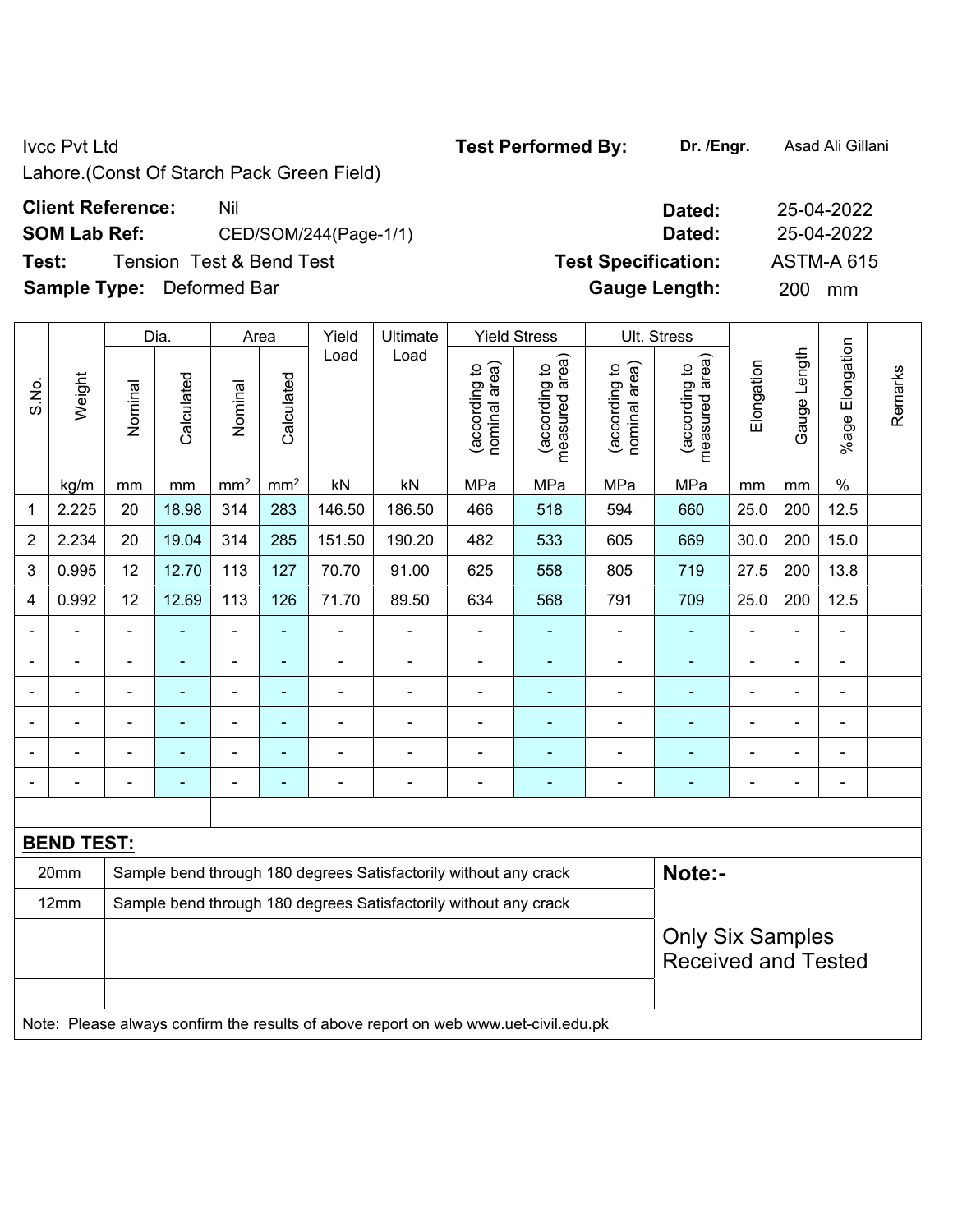Shakeel Ahmad **Test Performed By:** Dr. /Engr. **Asad Ali Gillani** Chakeel Ahmad

ME TGC Builders.(Project: The Grand Central Mall, TGC, Faisalabad)

## **Client Reference:** ME/TGC/Faisalabad

**Test:** Tension Test & Bend Test **Test Specification:** ASTM-A-615 **Gauge Length:** 8 inch **Sample Type:** Deformed Bar (FF Steel)

|                          |                                               |                      | <b>SOM Lab</b> |                |
|--------------------------|-----------------------------------------------|----------------------|----------------|----------------|
|                          | <b>Client Reference:</b><br>ME/TGC/Faisalabad |                      | Ref:           | 231 (Page-1/1) |
| Dated:                   | 22-04-2022                                    |                      | Dated:         | 25-04-2022     |
| <b>The Second Second</b> | — <u>— — 10 m</u> i — 1                       | ____________________ |                |                |

|                |                   |                | Dia.       |                 | Area            | Yield | Ultimate                                                                            |                                | <b>Yield Stress</b>             |                                | Ult. Stress                     |            |              |                       |         |
|----------------|-------------------|----------------|------------|-----------------|-----------------|-------|-------------------------------------------------------------------------------------|--------------------------------|---------------------------------|--------------------------------|---------------------------------|------------|--------------|-----------------------|---------|
| S.No.          | Weight            | Nominal        | Calculated | Nominal         | Calculated      | Load  | Load                                                                                | nominal area)<br>(according to | measured area)<br>(according to | (according to<br>nominal area) | (according to<br>measured area) | Elongation | Gauge Length | Elongation<br>$%$ age | Remarks |
|                | lb/ft             | #              | in         | in <sup>2</sup> | in <sup>2</sup> | Tons  | Tons                                                                                | psi                            | psi                             | psi                            | psi                             | in         | in           | $\frac{0}{0}$         |         |
| 1              | 2.628             | 8              | 0.991      | 0.79            | 0.772           | 23.72 | 33.56                                                                               | 66220                          | 67770                           | 93680                          | 95870                           | 1.20       | 8.0          | 15.0                  |         |
| $\overline{2}$ | 2.572             | 8              | 0.981      | 0.79            | 0.756           | 23.57 | 33.00                                                                               | 65800                          | 68760                           | 92120                          | 96260                           | 1.00       | 8.0          | 12.5                  |         |
| 3              | 1.478             | 6              | 0.743      | 0.44            | 0.434           | 13.00 | 17.93                                                                               | 65150                          | 66050                           | 89880                          | 91120                           | 1.30       | 8.0          | 16.3                  |         |
| 4              | 1.501             | $6\phantom{1}$ | 0.749      | 0.44            | 0.441           | 13.76 | 20.25                                                                               | 68980                          | 68820                           | 101530                         | 101300                          | 1.30       | 8.0          | 16.3                  |         |
| 5              | 1.027             | 5              | 0.620      | 0.31            | 0.302           | 9.89  | 13.25                                                                               | 70350                          | 72210                           | 94280                          | 96780                           | 1.20       | 8.0          | 15.0                  |         |
| 6              | 1.031             | 5              | 0.621      | 0.31            | 0.303           | 10.19 | 13.58                                                                               | 72520                          | 74200                           | 96600                          | 98830                           | 0.90       | 8.0          | 11.3                  |         |
| 7              | 0.685             | 4              | 0.506      | 0.20            | 0.201           | 6.75  | 8.82                                                                                | 74420                          | 74050                           | 97230                          | 96750                           | 1.00       | 8.0          | 12.5                  |         |
| 8              | 0.682             | 4              | 0.505      | 0.20            | 0.200           | 6.47  | 8.53                                                                                | 71380                          | 71380                           | 94090                          | 94090                           | 1.20       | 8.0          | 15.0                  |         |
|                |                   |                |            |                 |                 |       |                                                                                     |                                |                                 |                                |                                 |            |              | L                     |         |
|                |                   |                |            |                 |                 |       |                                                                                     |                                |                                 |                                |                                 |            |              | $\blacksquare$        |         |
|                |                   |                |            |                 |                 |       |                                                                                     |                                |                                 |                                |                                 |            |              |                       |         |
|                | <b>BEND TEST:</b> |                |            |                 |                 |       |                                                                                     |                                |                                 |                                |                                 |            |              |                       |         |
|                | # 8               |                |            |                 |                 |       | Sample bend through 180 degrees Satisfactorily without any crack                    |                                |                                 |                                | Note:-                          |            |              |                       |         |
|                | #6                |                |            |                 |                 |       | Sample bend through 180 degrees Satisfactorily without any crack                    |                                |                                 |                                |                                 |            |              |                       |         |
|                | #5                |                |            |                 |                 |       | Sample bend through 180 degrees Satisfactorily without any crack                    |                                |                                 |                                | <b>Only Twelve Samples</b>      |            |              |                       |         |
|                | #4                |                |            |                 |                 |       | Sample bend through 180 degrees Satisfactorily without any crack                    |                                |                                 |                                | <b>Received and Tested</b>      |            |              |                       |         |
|                |                   |                |            |                 |                 |       |                                                                                     |                                |                                 |                                |                                 |            |              |                       |         |
|                |                   |                |            |                 |                 |       | Note: Please always confirm the results of above report on web www.uet-civil.edu.pk |                                |                                 |                                |                                 |            |              |                       |         |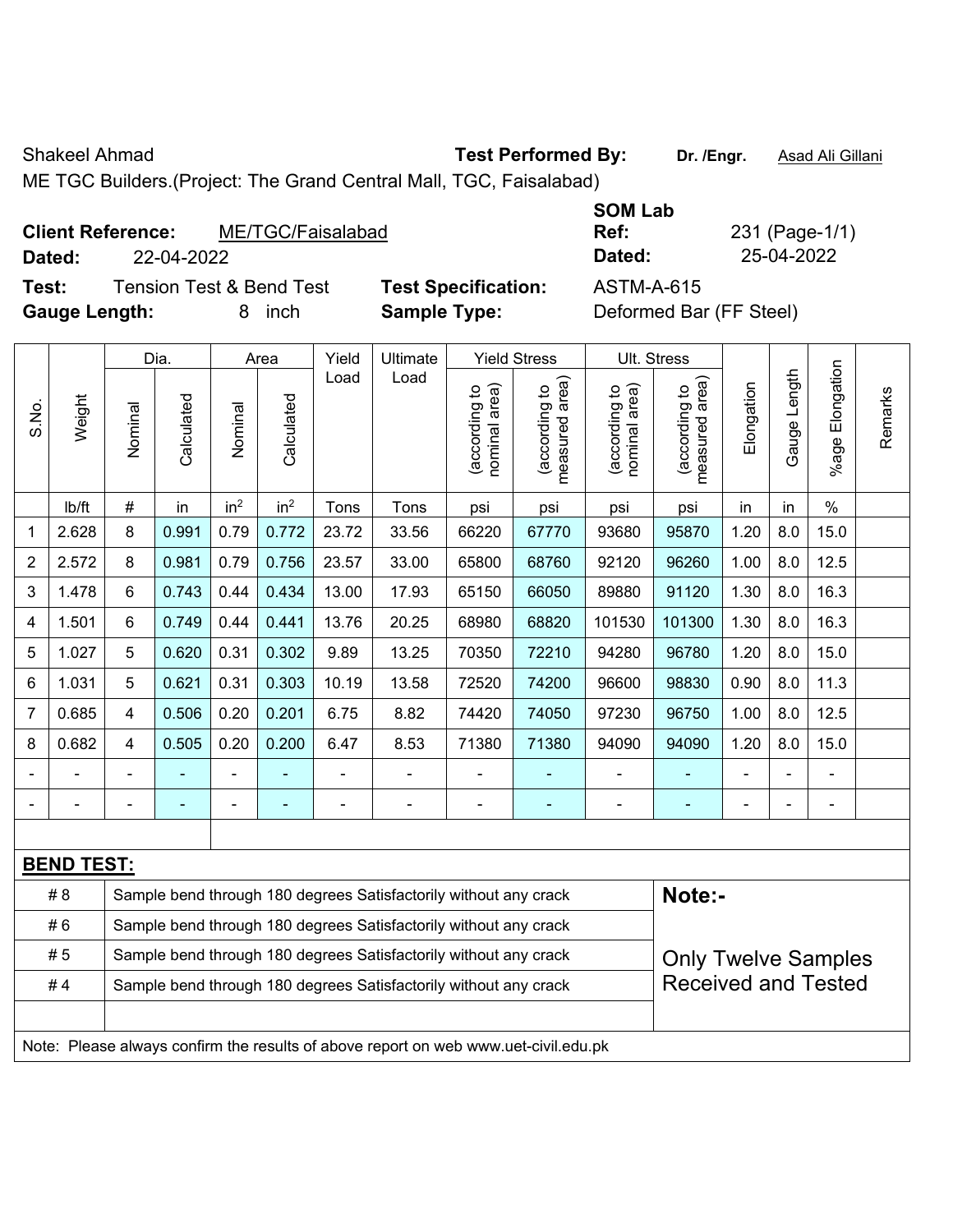Deputy Executive Officer **Test Performed By:** Dr. /Engr. **Asad Ali Gillani** Deputy Executive Officer Punjab Safe Cities Authority,Lhr.(Restoration/Reloaction/Shifting Of PSCA Infrastructure At diff. Sites)

|               |  |                          |                                     |       |                     |                            | $\sim$ angulo baro braco hamomy, Emily Rockstanding Rockstanding bin box minutes ablance in all $\sim$ 1.00 $\mu$ |            |                |  |
|---------------|--|--------------------------|-------------------------------------|-------|---------------------|----------------------------|-------------------------------------------------------------------------------------------------------------------|------------|----------------|--|
|               |  |                          |                                     |       |                     |                            | <b>SOM Lab</b>                                                                                                    |            |                |  |
|               |  | <b>Client Reference:</b> | 4647/Works/PSCA/2022                |       |                     |                            | Ref:                                                                                                              |            | 233 (Page-1/1) |  |
| Dated:        |  | 20-04-2022               |                                     |       |                     |                            | Dated:                                                                                                            | 25-04-2022 |                |  |
| Test:         |  |                          | <b>Tension Test &amp; Bend Test</b> |       |                     | <b>Test Specification:</b> | <b>ASTM-A-615</b>                                                                                                 |            |                |  |
| Gauge Length: |  |                          | inch<br>8                           |       | <b>Sample Type:</b> |                            | Deformed Bar                                                                                                      |            |                |  |
|               |  |                          |                                     |       |                     |                            |                                                                                                                   |            |                |  |
|               |  | Dia.                     | Area                                | Yield | Ultimate            | <b>Yield Stress</b>        | Ult. Stress                                                                                                       |            |                |  |

 $\overline{\phantom{a}}$ 

|                |                   |                           | Dia.                     | Area<br>Yield<br>Ultimate<br>Yield Stress<br>UII. Stress |                 |                          |                                                                                     |                                |                                 |                                |                                 |                |                          |                          |         |
|----------------|-------------------|---------------------------|--------------------------|----------------------------------------------------------|-----------------|--------------------------|-------------------------------------------------------------------------------------|--------------------------------|---------------------------------|--------------------------------|---------------------------------|----------------|--------------------------|--------------------------|---------|
| S.No.          | Weight            | Nominal                   | Calculated               | Nominal                                                  | Calculated      | Load                     | Load                                                                                | (according to<br>nominal area) | (according to<br>measured area) | nominal area)<br>(according to | measured area)<br>(according to | Elongation     | Gauge Length             | %age Elongation          | Remarks |
|                | lb/ft             | $\#$                      | in                       | in <sup>2</sup>                                          | in <sup>2</sup> | Tons                     | Tons                                                                                | psi                            | psi                             | psi                            | psi                             | in             | in                       | $\%$                     |         |
| 1              | 1.476             | $\,6\,$                   | 0.743                    | 0.44                                                     | 0.434           | 15.67                    | 19.49                                                                               | 78530                          | 79620                           | 97690                          | 99050                           | 1.30           | 8.0                      | 16.3                     |         |
| $\overline{2}$ | 0.655             | 4                         | 0.494                    | 0.20                                                     | 0.192           | 7.16                     | 9.17                                                                                | 78910                          | 82200                           | 101170                         | 105380                          | 1.00           | 8.0                      | 12.5                     |         |
|                |                   |                           |                          | $\blacksquare$                                           |                 |                          | $\blacksquare$                                                                      |                                |                                 |                                | ۰                               | $\blacksquare$ |                          |                          |         |
|                | $\blacksquare$    |                           | $\blacksquare$           | $\blacksquare$                                           |                 |                          | $\overline{a}$                                                                      | $\overline{\phantom{a}}$       |                                 |                                | ۰                               |                |                          | $\blacksquare$           |         |
|                |                   | $\blacksquare$            | $\blacksquare$           | $\blacksquare$                                           |                 |                          | ÷                                                                                   | $\blacksquare$                 | ۰                               | $\blacksquare$                 | $\overline{\phantom{0}}$        | $\blacksquare$ |                          | $\overline{\phantom{a}}$ |         |
|                | $\blacksquare$    | $\blacksquare$            | $\blacksquare$           | $\blacksquare$                                           | ۰               | $\blacksquare$           | $\blacksquare$                                                                      | ÷,                             | ٠                               | $\blacksquare$                 | $\blacksquare$                  | $\blacksquare$ | $\overline{\phantom{a}}$ | $\blacksquare$           |         |
|                | $\blacksquare$    |                           | $\overline{\phantom{0}}$ | $\overline{\phantom{0}}$                                 |                 | $\overline{\phantom{0}}$ | $\blacksquare$                                                                      | -                              | ۰                               | $\overline{a}$                 | $\overline{\phantom{0}}$        |                |                          | ÷                        |         |
|                |                   |                           |                          |                                                          |                 |                          |                                                                                     | $\blacksquare$                 |                                 |                                | ۰                               |                |                          |                          |         |
|                | $\blacksquare$    |                           |                          | $\blacksquare$                                           |                 |                          |                                                                                     | $\blacksquare$                 |                                 | Ē,                             | $\blacksquare$                  |                |                          | L,                       |         |
|                |                   |                           |                          | $\blacksquare$                                           |                 |                          | $\blacksquare$                                                                      | $\blacksquare$                 | ۰                               | $\blacksquare$                 | $\overline{\phantom{0}}$        |                |                          | ÷                        |         |
|                |                   |                           |                          |                                                          |                 |                          |                                                                                     |                                |                                 |                                |                                 |                |                          |                          |         |
|                | <b>BEND TEST:</b> |                           |                          |                                                          |                 |                          |                                                                                     |                                |                                 |                                |                                 |                |                          |                          |         |
|                | #6                |                           |                          |                                                          |                 |                          | Sample bend through 180 degrees Satisfactorily without any crack                    |                                |                                 |                                | Note:-                          |                |                          |                          |         |
|                | #4                |                           |                          |                                                          |                 |                          | Sample bend through 180 degrees Satisfactorily without any crack                    |                                |                                 |                                |                                 |                |                          |                          |         |
|                |                   | <b>Only Three Samples</b> |                          |                                                          |                 |                          |                                                                                     |                                |                                 |                                |                                 |                |                          |                          |         |
|                |                   |                           |                          |                                                          |                 |                          |                                                                                     |                                |                                 |                                | <b>Received and Tested</b>      |                |                          |                          |         |
|                |                   |                           |                          |                                                          |                 |                          |                                                                                     |                                |                                 |                                |                                 |                |                          |                          |         |
|                |                   |                           |                          |                                                          |                 |                          | Note: Please always confirm the results of above report on web www.uet-civil.edu.pk |                                |                                 |                                |                                 |                |                          |                          |         |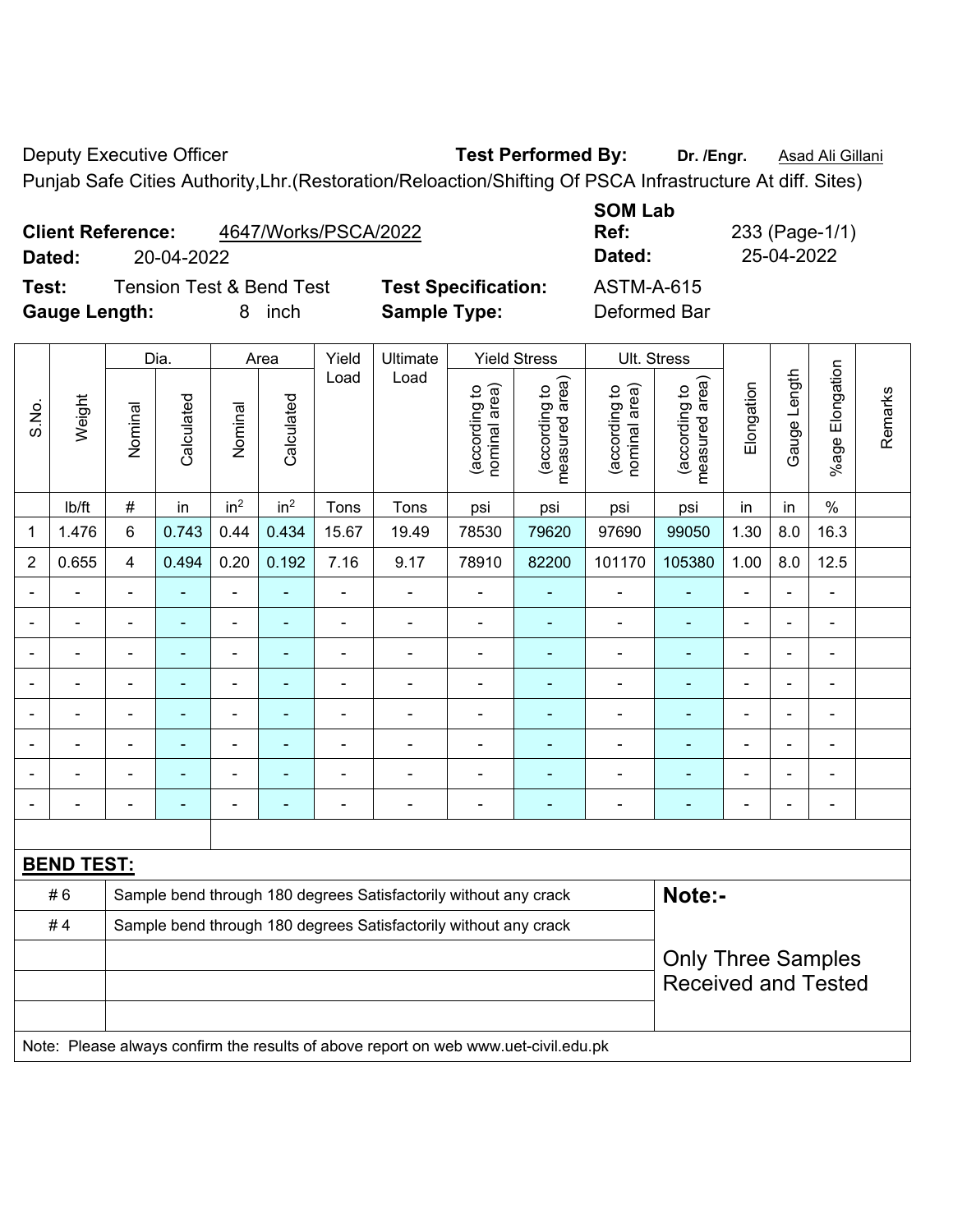Dy Executive Officer (Works) **Test Performed By: Dr. /Engr.** Asad Ali Gillani

PSCA,Lahore.(Restoration/Relocation/Shifting Of PSCA Infrastructure At Different Sites)

Dia. | Area | Yield | Ultimate | Yield Stress | Ult. Stress

<code>ib/ft</code>  $\mid$  #  $\mid$  in  $\mid$  in<sup>2</sup>  $\mid$  in<sup>2</sup>  $\mid$  Tons  $\mid$  psi  $\mid$  psi  $\mid$  psi  $\mid$  psi  $\mid$  in  $\mid$  in  $\mid$  % 1 | 0.652 | 4 | 0.494 | 0.20 | 0.192 | 7.00 | 8.87 | 77230 | 80440 | 97800 | 101870 | 1.00 | 8.0 | 12.5 2 | 0.651 | 4 | 0.493 | 0.20 | 0.191 | 6.90 | 8.87 | 76100 | 79690 | 97800 | 102400 | 1.00 | 8.0 | 12.5 - - - - - - - - - - - - - - - - - - - - - - - - - - - - - - - - - - - - - - - - - - - - - - - - - - - - - - - - - - - - - - - - - - - - - - - - - - - - - - - - - - - - - - - - - - - - - - - - - - - - - - - - - - - - - - - - - - - - - - - -

Load Load

# 4 Sample bend through 180 degrees Satisfactorily without any crack **Note:-**

Note: Please always confirm the results of above report on web www.uet-civil.edu.pk

|        | <b>Client Reference:</b><br>4647/Works/PSCA/2022 |                            | <b>JUIVI LAD</b><br>Ref: | 233 (Page-1/ |
|--------|--------------------------------------------------|----------------------------|--------------------------|--------------|
| Dated: | 20-04-2022                                       |                            | Dated:                   | 25-04-2022   |
| Test:  | <b>Tension Test &amp; Bend Test</b>              | <b>Test Specification:</b> | ASTM-A-615               |              |

Nominal

Vominal

**Calculated** 

Calculated

**Specification:** ASTM-A-615 **Sample Type: Deformed Bar** 

> (according to nominal area)

(according to<br>nominal area)

(according to measured area)

(according to<br>measured area)

(according to nominal area)

(according to<br>nominal area)

**SOM Lab Ref:** 233 (Page-1/1)

> (according to measured area)

(according to<br>measured area)

Gauge Length

Gauge Length

%age Elongation

%age Elongation

Remarks

Remarks

**Elongation** 

Elongation

Only Three Samples Received and Tested

| Test:                | <b>Tension Test &amp; Bend Test</b> |        |
|----------------------|-------------------------------------|--------|
| <b>Gauge Length:</b> |                                     | 8 inch |

**Calculated** 

Calculated

S.No.

Weight

**BEND TEST:** 

Nominal

Vominal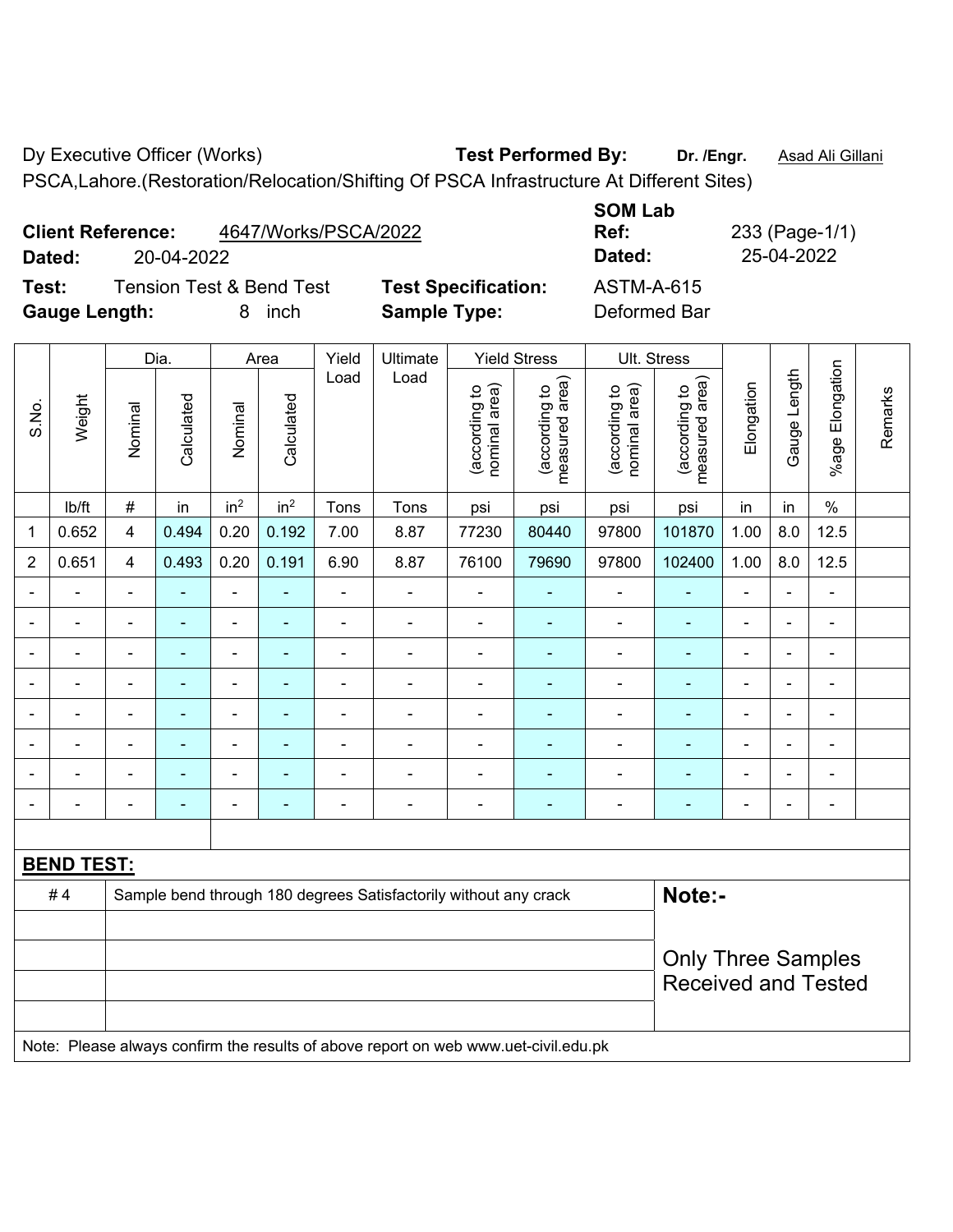Ma Desheng **Test Performed By:** Dr. /Engr. **Waseem Abbas Ma Desheng** 

PM State Grid CEPET.(500Kv D/C Transmission Line Nokhar S/S-Lahore North S/S-Lahore)

**Client Reference:** CET/ADB-301A/SEC-I/UET-22-474 **Dated:** 25-04-2022 **Dated:** 25-04-2022

**Test:** Tension Test & Bend Test **Test Specification:** ASTM-A-615 **Gauge Length:** 8 inch **Sample Type:** Deformed Bar (Kamran Steel)

**SOM Lab Ref:** 234 (Page-1/2)

|                |                      |                | Dia.                                                                       |                                                                                          | Area            | Yield | Ultimate                                                                            |                                | <b>Yield Stress</b>             |                                | <b>Ult. Stress</b>                                         |            |                |                       |         |
|----------------|----------------------|----------------|----------------------------------------------------------------------------|------------------------------------------------------------------------------------------|-----------------|-------|-------------------------------------------------------------------------------------|--------------------------------|---------------------------------|--------------------------------|------------------------------------------------------------|------------|----------------|-----------------------|---------|
| S.No.          | Weight               | Nominal        | Calculated                                                                 | Nominal                                                                                  | Calculated      | Load  | Load                                                                                | (according to<br>nominal area) | (according to<br>measured area) | nominal area)<br>(according to | (according to<br>measured area)                            | Elongation | Gauge Length   | Elongation<br>$%$ age | Remarks |
|                | lb/ft                | $\#$           | in                                                                         | in <sup>2</sup>                                                                          | in <sup>2</sup> | Tons  | Tons                                                                                | psi                            | psi                             | psi                            | psi                                                        | in         | in             | $\frac{0}{0}$         |         |
| 1              | 1.536                | 6              | 0.758                                                                      | 0.44                                                                                     | 0.451           | 13.81 | 19.39                                                                               | 69240                          | 67550                           | 97180                          | 94810                                                      | 1.30       | 8.0            | 16.3                  |         |
| $\overline{2}$ | 1.505                | 6              | 0.750                                                                      | 0.44                                                                                     | 0.442           | 13.07 | 19.08                                                                               | 65510                          | 65210                           | 95650                          | 95220                                                      | 1.40       | 8.0            | 17.5                  |         |
| 3              | 1.523                | 6              | 0.755                                                                      | 0.44                                                                                     | 0.448           | 13.30 | 19.16                                                                               | 66680                          | 65490                           | 96060                          | 94340                                                      | 1.40       | 8.0            | 17.5                  |         |
| 4              | 1.508                | 6              | 0.751                                                                      | 0.44                                                                                     | 0.443           | 12.95 | 19.06                                                                               | 64890                          | 64450                           | 95550                          | 94900                                                      | 1.30       | 8.0            | 16.3                  |         |
| 5              | 1.513                | 6              | 0.753                                                                      | 0.44                                                                                     | 0.445           | 12.97 | 19.16                                                                               | 65000                          | 64270                           | 96060                          | 94980                                                      | 1.20       | 8.0            | 15.0                  |         |
| 6              | 0.662                | $\overline{4}$ | 0.498                                                                      | 0.195<br>6.03<br>7.85<br>68250<br>86560<br>1.30<br>8.0<br>16.3<br>0.20<br>66550<br>88780 |                 |       |                                                                                     |                                |                                 |                                |                                                            |            |                |                       |         |
| $\overline{7}$ | 0.643                | $\overline{4}$ | 0.491                                                                      | 0.20                                                                                     | 0.189           | 5.96  | 8.12                                                                                | 65760                          | 69590                           | 89590                          | 94810                                                      | 1.30       | 8.0            | 16.3                  |         |
|                |                      |                |                                                                            |                                                                                          |                 |       |                                                                                     |                                |                                 |                                |                                                            |            |                |                       |         |
|                |                      | ä,             | $\blacksquare$                                                             |                                                                                          |                 |       |                                                                                     | $\blacksquare$                 |                                 | $\blacksquare$                 | $\blacksquare$                                             |            |                | $\blacksquare$        |         |
|                |                      |                | $\blacksquare$                                                             |                                                                                          |                 |       | ÷                                                                                   |                                |                                 |                                | -                                                          |            | $\blacksquare$ | ÷                     |         |
|                | <b>Witnessed By:</b> |                |                                                                            |                                                                                          |                 |       | Ibrar Ahmad (Junior Engr.NESPAK), Engr.Usama Ghafor (P.E, CET)                      |                                |                                 |                                |                                                            |            |                |                       |         |
|                | <b>BEND TEST:</b>    |                |                                                                            |                                                                                          |                 |       |                                                                                     |                                |                                 |                                |                                                            |            |                |                       |         |
|                | $Sr$ # (1-5)         |                | Note:-<br>Sample bend through 180 degrees Satisfactorily without any crack |                                                                                          |                 |       |                                                                                     |                                |                                 |                                |                                                            |            |                |                       |         |
|                | $Sr$ # (6-7)         |                |                                                                            |                                                                                          |                 |       | Sample bend through 180 degrees Satisfactorily without any crack                    |                                |                                 |                                |                                                            |            |                |                       |         |
|                |                      |                |                                                                            |                                                                                          |                 |       |                                                                                     |                                |                                 |                                | <b>Only Fourteen Samples</b><br><b>Received and Tested</b> |            |                |                       |         |
|                |                      |                |                                                                            |                                                                                          |                 |       | Note: Please always confirm the results of above report on web www.uet-civil.edu.pk |                                |                                 |                                |                                                            |            |                |                       |         |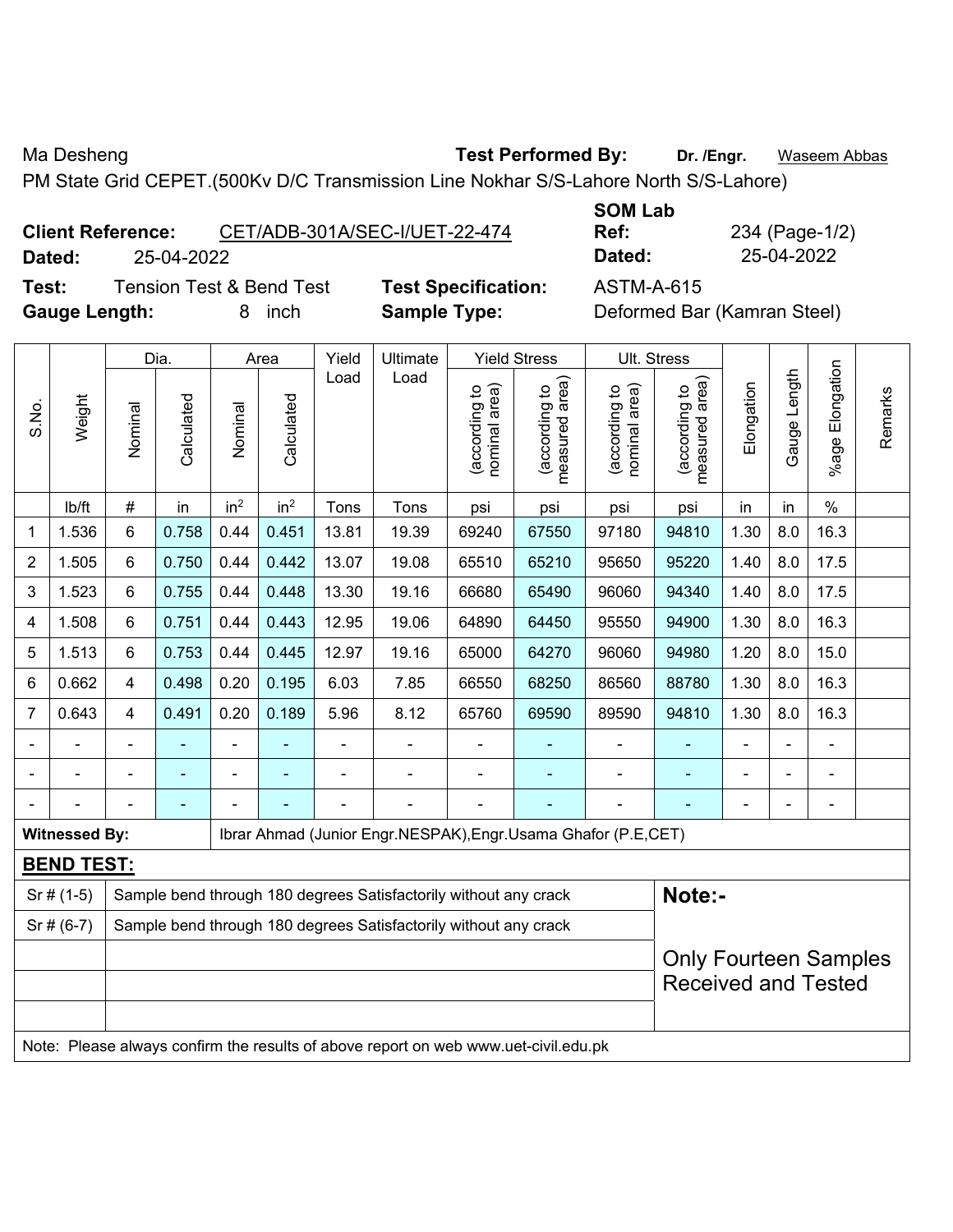Ma Desheng **Test Performed By:** Dr. /Engr. **Waseem Abbas Ma Desheng** 

PM State Grid CEPET.(500Kv D/C Transmission Line Nokhar S/S-Lahore North S/S-Lahore)

**Client Reference:** CET/ADB-301A/SEC-II/UET-22-475 **Dated:** 25-04-2022 **Dated:** 25-04-2022

**Test:** Tension Test & Bend Test **Test Specification:** ASTM-A-615 **Gauge Length:** 8 inch **Sample Type:** Deformed Bar (Kamran Steel)

|       |                      | Yield<br>Ultimate<br>Dia.<br>Area<br><b>Yield Stress</b><br>Ult. Stress<br>Load<br>Load |                                                                                                   |                 |                 |       |                                                                                     |                               |                                 |                                |                                                           |            |              |                      |         |
|-------|----------------------|-----------------------------------------------------------------------------------------|---------------------------------------------------------------------------------------------------|-----------------|-----------------|-------|-------------------------------------------------------------------------------------|-------------------------------|---------------------------------|--------------------------------|-----------------------------------------------------------|------------|--------------|----------------------|---------|
| S.No. | Weight               | Nominal                                                                                 | Calculated                                                                                        | Nominal         | Calculated      |       |                                                                                     | nominal area)<br>according to | (according to<br>measured area) | nominal area)<br>(according to | (according to<br>measured area)                           | Elongation | Gauge Length | Elongation<br>%age I | Remarks |
|       | lb/ft                | $\#$                                                                                    | in                                                                                                | in <sup>2</sup> | in <sup>2</sup> | Tons  | Tons                                                                                | psi                           | psi                             | psi                            | psi                                                       | in         | in           | $\%$                 |         |
| 1     | 1.483                | $6\phantom{1}$                                                                          | 0.745                                                                                             | 0.44            | 0.436           | 12.13 | 17.74                                                                               | 60810                         | 61360                           | 88910                          | 89720                                                     | 1.50       | 8.0          | 18.8                 |         |
| 2     | 1.501                | 6                                                                                       | 0.749                                                                                             | 0.44            | 0.441           | 12.74 | 18.78                                                                               | 63870                         | 63730                           | 94120                          | 93900                                                     | 1.50       | 8.0          | 18.8                 |         |
| 3     | 1.511                | $6\phantom{1}$                                                                          | 0.752                                                                                             | 0.44            | 0.444           | 13.05 | 19.13                                                                               | 65400                         | 64810                           | 95910                          | 95040                                                     | 1.60       | 8.0          | 20.0                 |         |
| 4     | 1.481                | 6                                                                                       | 0.744                                                                                             | 0.44            | 0.435           | 14.04 | 19.01                                                                               | 70360                         | 71170                           | 95290                          | 96390                                                     | 1.50       | 8.0          | 18.8                 |         |
| 5     | 1.471                | 6                                                                                       | 0.742                                                                                             | 0.44            | 0.432           | 12.97 | 18.76                                                                               | 65000                         | 66200                           | 94020                          | 95760                                                     | 1.30       | 8.0          | 16.3                 |         |
| 6     | 0.647                | 4                                                                                       | 0.492                                                                                             | 0.20            | 0.190           | 6.14  | 8.46                                                                                | 67670                         | 71230                           | 93300                          | 98210                                                     | 1.20       | 8.0          | 15.0                 |         |
| 7     | 0.648                | 4                                                                                       | 0.492<br>0.20<br>0.190<br>6.24<br>1.20<br>8.56<br>68800<br>72420<br>94420<br>99390<br>8.0<br>15.0 |                 |                 |       |                                                                                     |                               |                                 |                                |                                                           |            |              |                      |         |
| 8     | 0.658                | 4                                                                                       | 0.496                                                                                             | 0.20            | 0.193           | 6.22  | 8.53                                                                                | 68570                         | 71060                           | 94090                          | 97500                                                     | 1.20       | 8.0          | 15.0                 |         |
|       |                      |                                                                                         |                                                                                                   |                 |                 |       |                                                                                     |                               |                                 |                                |                                                           |            |              |                      |         |
|       |                      |                                                                                         |                                                                                                   |                 |                 |       |                                                                                     |                               |                                 |                                |                                                           |            |              | $\blacksquare$       |         |
|       | <b>Witnessed By:</b> |                                                                                         |                                                                                                   |                 |                 |       | Ibrar Ahmad (Junior Engr.NESPAK), Engr.Usama Ghafor (P.E, CET)                      |                               |                                 |                                |                                                           |            |              |                      |         |
|       | <b>BEND TEST:</b>    |                                                                                         |                                                                                                   |                 |                 |       |                                                                                     |                               |                                 |                                |                                                           |            |              |                      |         |
|       | $Sr#(1-5)$           |                                                                                         | Note:-<br>Sample bend through 180 degrees Satisfactorily without any crack                        |                 |                 |       |                                                                                     |                               |                                 |                                |                                                           |            |              |                      |         |
|       | $Sr$ # (6-8)         |                                                                                         |                                                                                                   |                 |                 |       | Sample bend through 180 degrees Satisfactorily without any crack                    |                               |                                 |                                |                                                           |            |              |                      |         |
|       |                      |                                                                                         |                                                                                                   |                 |                 |       |                                                                                     |                               |                                 |                                | <b>Only Sixteen Samples</b><br><b>Received and Tested</b> |            |              |                      |         |
|       |                      |                                                                                         |                                                                                                   |                 |                 |       | Note: Please always confirm the results of above report on web www.uet-civil.edu.pk |                               |                                 |                                |                                                           |            |              |                      |         |

**SOM Lab Ref:** 234 (Page-2/2)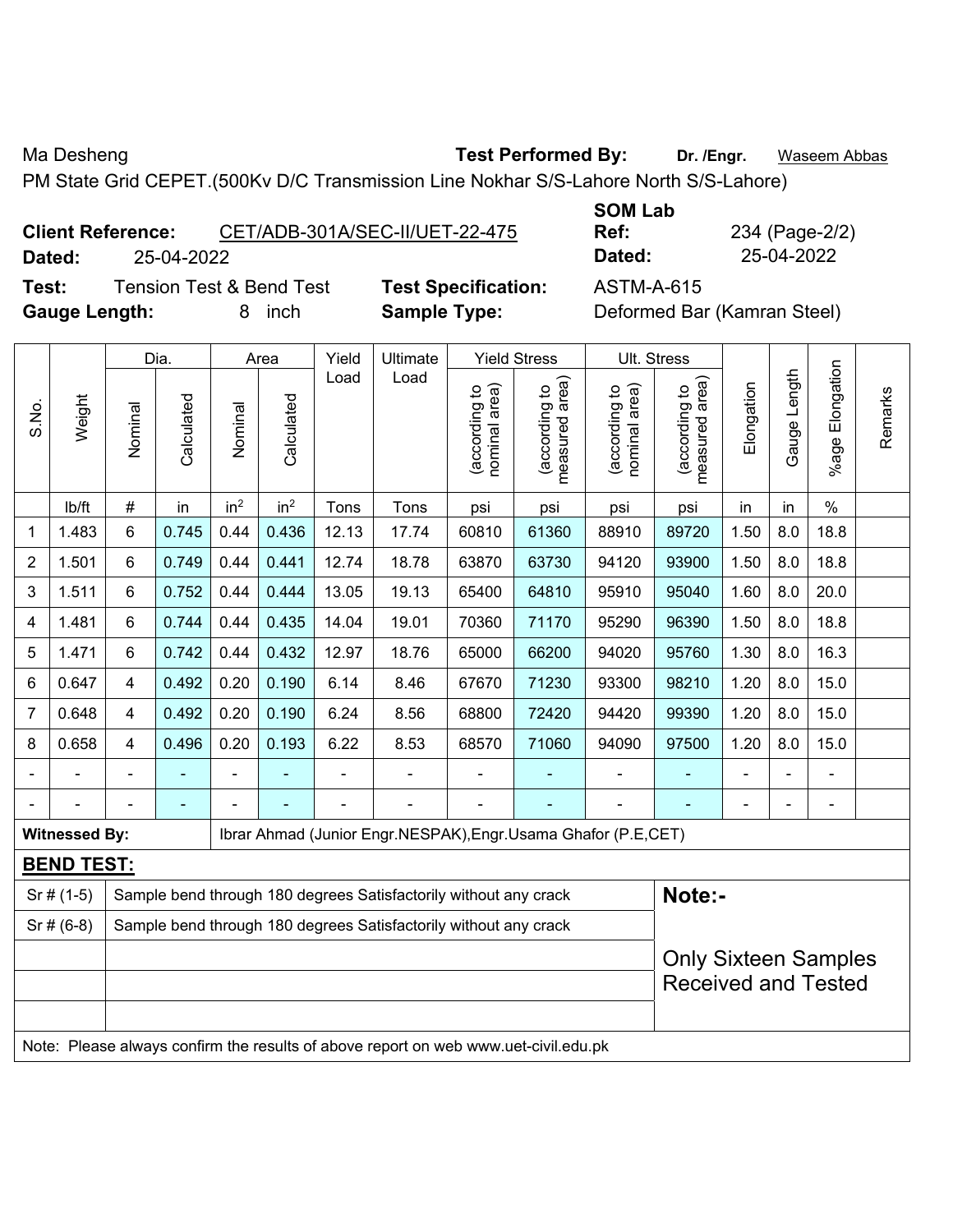Project Director (North-3) **Test Performed By:** Dr. /Engr. **Asad Ali Gillani** WASO-PAEC.(Const Of 120 Rooms Residential Buiding For Friendship At FFP Site)

**SOM Lab** 

| <b>Client Reference:</b> | WASO-CMD-LOI-158/C |
|--------------------------|--------------------|
|                          |                    |

**Test:** Tension Test & Bend Test **Test Specification:** ASTM-A-615 **Gauge Length:** 8 inch **Sample Type:** Deformed Bar (Al Moeez Steel)

**Dated:** 18-04-2022 **Dated:** 25-04-2022

**Ref:** 235 (Page-1/1)

|                |                   |                         | Dia.           |                          | Area                     | Yield          | Ultimate                                                                            |                                | <b>Yield Stress</b>             | Ult. Stress                    |                                 |                |                |                          |         |
|----------------|-------------------|-------------------------|----------------|--------------------------|--------------------------|----------------|-------------------------------------------------------------------------------------|--------------------------------|---------------------------------|--------------------------------|---------------------------------|----------------|----------------|--------------------------|---------|
| S.No.          | Weight            | Nominal                 | Calculated     | Nominal                  | Calculated               | Load           | Load                                                                                | nominal area)<br>(according to | measured area)<br>(according to | nominal area)<br>(according to | measured area)<br>(according to | Elongation     | Gauge Length   | %age Elongation          | Remarks |
|                | lb/ft             | $\#$                    | in             | in <sup>2</sup>          | in <sup>2</sup>          | Tons           | Tons                                                                                | psi                            | psi                             | psi                            | psi                             | in             | in             | $\frac{0}{0}$            |         |
| 1              | 0.677             | $\overline{\mathbf{4}}$ | 0.503          | 0.20                     | 0.199                    | 6.12           | 8.72                                                                                | 67450                          | 67790                           | 96110                          | 96590                           | 1.40           | 8.0            | 17.5                     |         |
| $\overline{2}$ | 0.667             | $\overline{4}$          | 0.500          | 0.20                     | 0.196                    | 6.14           | 8.79                                                                                | 67670                          | 69050                           | 96900                          | 98880                           | 1.20           | 8.0            | 15.0                     |         |
|                |                   |                         |                | L,                       |                          | L,             |                                                                                     |                                |                                 | $\blacksquare$                 |                                 |                |                |                          |         |
|                |                   |                         |                | ÷                        |                          | ä,             | $\blacksquare$                                                                      |                                |                                 | $\blacksquare$                 | ÷                               | -              | $\blacksquare$ | ÷                        |         |
|                |                   |                         |                | ۰                        | ÷                        |                | $\blacksquare$                                                                      | Ē,                             |                                 | -                              | -                               |                | $\blacksquare$ | $\overline{\phantom{a}}$ |         |
|                |                   | $\blacksquare$          | $\blacksquare$ | $\overline{a}$           | $\overline{\phantom{0}}$ | $\overline{a}$ | ÷,                                                                                  | ä,                             | $\overline{\phantom{a}}$        | $\blacksquare$                 | $\blacksquare$                  | ä,             | ÷,             | $\overline{\phantom{a}}$ |         |
|                | $\blacksquare$    |                         | Ē,             | $\overline{\phantom{0}}$ | ÷                        | ä,             | $\blacksquare$                                                                      | L,                             | $\blacksquare$                  | $\blacksquare$                 | ä,                              | $\blacksquare$ | $\blacksquare$ | $\blacksquare$           |         |
|                | $\blacksquare$    |                         |                | ÷,                       | ۰                        | ä,             | $\blacksquare$                                                                      |                                |                                 | $\blacksquare$                 | ä,                              | ä,             | $\blacksquare$ | $\blacksquare$           |         |
|                |                   |                         |                | $\blacksquare$           |                          |                |                                                                                     |                                |                                 | ۳                              | $\blacksquare$                  |                |                |                          |         |
|                |                   |                         |                | ÷                        | ۳                        | $\blacksquare$ | $\blacksquare$                                                                      | Ē,                             |                                 | -                              | Ē.                              | $\blacksquare$ | Ē,             | $\blacksquare$           |         |
|                |                   |                         |                |                          |                          |                |                                                                                     |                                |                                 |                                |                                 |                |                |                          |         |
|                | <b>BEND TEST:</b> |                         |                |                          |                          |                |                                                                                     |                                |                                 |                                |                                 |                |                |                          |         |
|                | #4                |                         |                |                          |                          |                | Sample bend through 180 degrees Satisfactorily without any crack                    |                                |                                 |                                | Note:-                          |                |                |                          |         |
|                |                   |                         |                |                          |                          |                |                                                                                     |                                |                                 |                                |                                 |                |                |                          |         |
|                |                   |                         |                |                          |                          |                |                                                                                     |                                |                                 |                                | <b>Only Three Samples</b>       |                |                |                          |         |
|                |                   |                         |                |                          |                          |                |                                                                                     |                                |                                 |                                | <b>Received and Tested</b>      |                |                |                          |         |
|                |                   |                         |                |                          |                          |                |                                                                                     |                                |                                 |                                |                                 |                |                |                          |         |
|                |                   |                         |                |                          |                          |                | Note: Please always confirm the results of above report on web www.uet-civil.edu.pk |                                |                                 |                                |                                 |                |                |                          |         |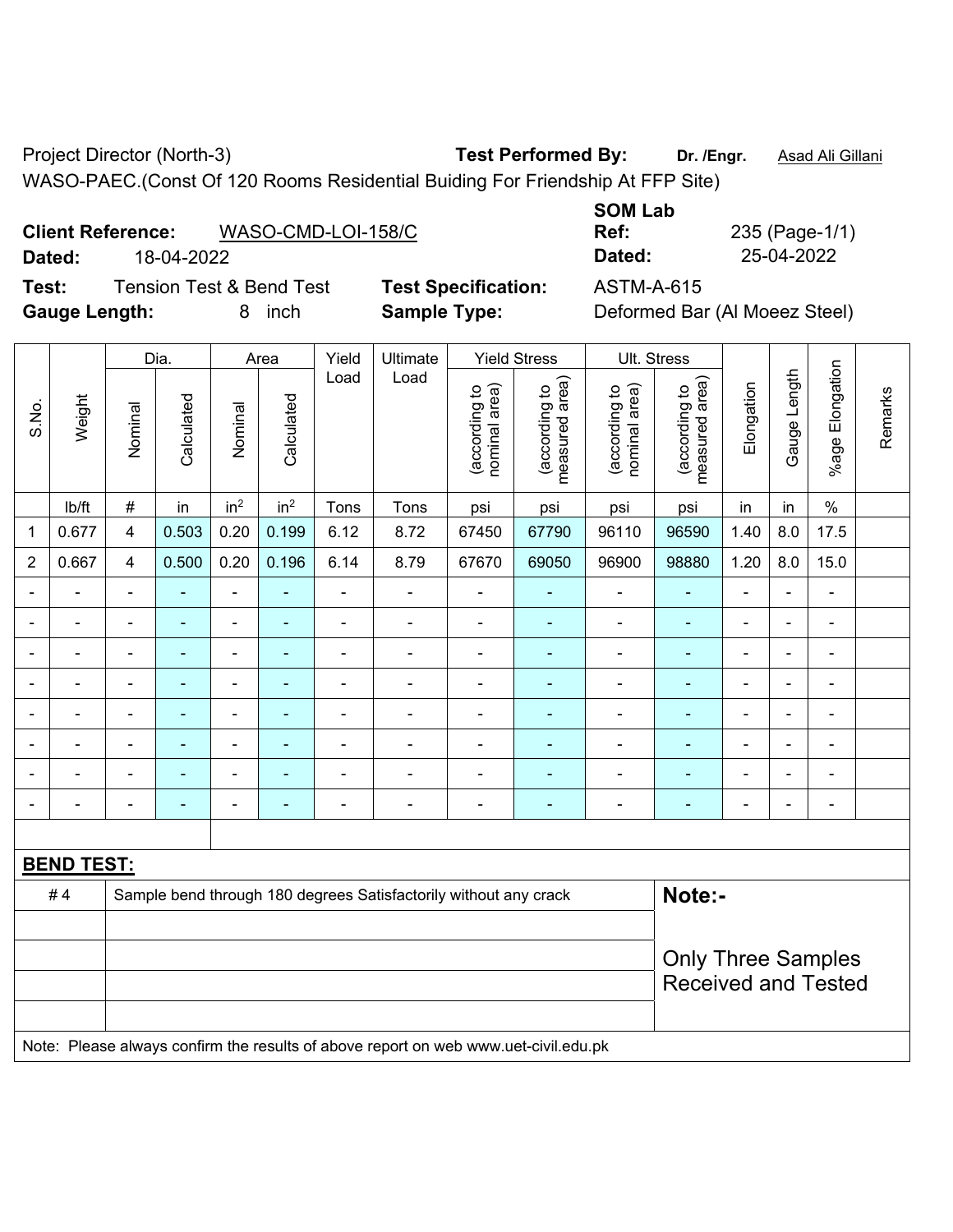Sub Divisional officer, **Test Performed By:** Dr. /Engr. **Asad Ali Gillani** Cultum

BSD No.2 Lhr.(Re-Const.Of 6-No Classrooms,StairCase At GGH Scondary School Samanbad)

|                      | <b>Client Reference:</b> | 1086/2nd                            |                            | SUM LAD<br>Ref:   | 236 (Page-1/1) |
|----------------------|--------------------------|-------------------------------------|----------------------------|-------------------|----------------|
| Dated:               | 11-04-2022               |                                     |                            | Dated:            | 25-04-2022     |
| Test:                |                          | <b>Tension Test &amp; Bend Test</b> | <b>Test Specification:</b> | <b>ASTM-A-615</b> |                |
| <b>Gauge Length:</b> |                          | inch<br>8                           | <b>Sample Type:</b>        | Deformed Bar      |                |

|                |                   |                                                                                     | Dia.                                                             |                          | Area            | Yield                                                                           | Ultimate                                                         |                                | <b>Yield Stress</b>             |                                | Ult. Stress                     |                |              |                       |         |
|----------------|-------------------|-------------------------------------------------------------------------------------|------------------------------------------------------------------|--------------------------|-----------------|---------------------------------------------------------------------------------|------------------------------------------------------------------|--------------------------------|---------------------------------|--------------------------------|---------------------------------|----------------|--------------|-----------------------|---------|
| S.No.          | Weight            | Nominal                                                                             | Calculated                                                       | Nominal                  | Calculated      | Load                                                                            | Load                                                             | nominal area)<br>(according to | (according to<br>measured area) | nominal area)<br>(according to | (according to<br>measured area) | Elongation     | Gauge Length | Elongation<br>$%$ age | Remarks |
|                | lb/ft             | #                                                                                   | in                                                               | in <sup>2</sup>          | in <sup>2</sup> | Tons                                                                            | Tons                                                             | psi                            | psi                             | psi                            | psi                             | in             | in           | $\%$                  |         |
| 1              | 1.484             | $\,6\,$                                                                             | 0.745                                                            | 0.44                     | 0.436           | 12.49                                                                           | 18.55                                                            | 62590                          | 63170                           | 92990                          | 93850                           | 1.20           | 8.0          | 15.0                  |         |
| $\overline{2}$ | 1.506             | 6                                                                                   | 0.751                                                            | 0.44                     | 0.443           | 12.49                                                                           | 18.98                                                            | 62590                          | 62170                           | 95140                          | 94500                           | 1.20           | 8.0          | 15.0                  |         |
| 3              | 0.664             | 4                                                                                   | 0.498                                                            | 0.20                     | 0.195           | 6.01                                                                            | 8.41                                                             | 66320                          | 68020                           | 92740                          | 95120                           | 1.40           | 8.0          | 17.5                  |         |
| $\overline{4}$ | 0.656             | 4                                                                                   | 0.496                                                            | 0.20                     | 0.193           | 5.91                                                                            | 8.10                                                             | 65200                          | 67560                           | 89370                          | 92610                           | 1.40           | 8.0          | 17.5                  |         |
|                |                   | $\blacksquare$                                                                      | $\blacksquare$                                                   | $\blacksquare$           |                 | $\blacksquare$                                                                  | ÷                                                                | $\blacksquare$                 |                                 | $\blacksquare$                 | $\blacksquare$                  | $\blacksquare$ |              | $\blacksquare$        |         |
|                | ÷                 | $\blacksquare$                                                                      | ä,                                                               | $\blacksquare$           | ٠               | $\blacksquare$<br>÷<br>ä,<br>$\blacksquare$<br>$\blacksquare$<br>$\blacksquare$ |                                                                  |                                |                                 |                                | $\blacksquare$                  | $\overline{a}$ |              | $\blacksquare$        |         |
|                |                   |                                                                                     | ۰                                                                | $\blacksquare$           |                 | Ē,                                                                              | $\blacksquare$                                                   | $\blacksquare$                 | $\blacksquare$                  | $\blacksquare$                 |                                 | $\blacksquare$ |              |                       |         |
|                |                   |                                                                                     |                                                                  | $\blacksquare$           |                 |                                                                                 |                                                                  |                                |                                 |                                |                                 |                |              |                       |         |
|                |                   |                                                                                     |                                                                  | $\overline{\phantom{0}}$ |                 |                                                                                 |                                                                  | $\blacksquare$                 |                                 | $\overline{\phantom{a}}$       | $\blacksquare$                  |                |              | $\blacksquare$        |         |
|                |                   |                                                                                     | ۰                                                                | $\blacksquare$           |                 | ٠                                                                               | ÷                                                                | $\blacksquare$                 | ٠                               | $\overline{a}$                 | $\blacksquare$                  | $\blacksquare$ |              | ÷                     |         |
|                |                   |                                                                                     |                                                                  |                          |                 |                                                                                 |                                                                  |                                |                                 |                                |                                 |                |              |                       |         |
|                | <b>BEND TEST:</b> |                                                                                     |                                                                  |                          |                 |                                                                                 |                                                                  |                                |                                 |                                |                                 |                |              |                       |         |
|                | #6                |                                                                                     |                                                                  |                          |                 |                                                                                 | Sample bend through 180 degrees Satisfactorily without any crack |                                |                                 |                                | Note:-                          |                |              |                       |         |
|                | #4                |                                                                                     | Sample bend through 180 degrees Satisfactorily without any crack |                          |                 |                                                                                 |                                                                  |                                |                                 |                                |                                 |                |              |                       |         |
|                |                   |                                                                                     |                                                                  |                          |                 |                                                                                 |                                                                  |                                |                                 |                                | <b>Only Six Samples</b>         |                |              |                       |         |
|                |                   |                                                                                     |                                                                  |                          |                 |                                                                                 |                                                                  |                                |                                 |                                | <b>Received and Tested</b>      |                |              |                       |         |
|                |                   | Note: Please always confirm the results of above report on web www.uet-civil.edu.pk |                                                                  |                          |                 |                                                                                 |                                                                  |                                |                                 |                                |                                 |                |              |                       |         |

**SOM Lab**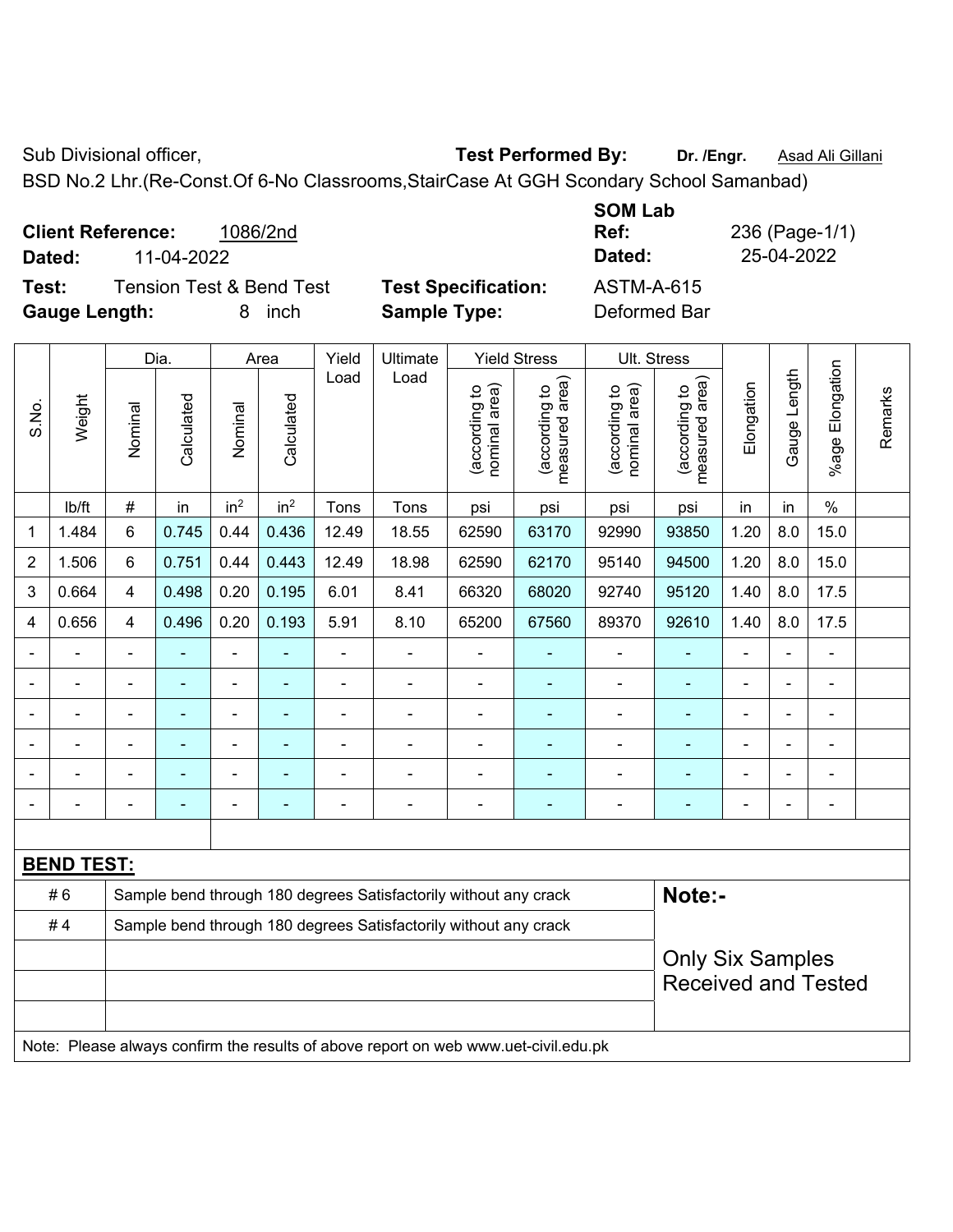Sub Divisional officer, **Test Performed By:** Dr. /Engr. **Asad Ali Gillani** Associated By: Dr. /Engr. **Asad Ali Gillani** 

HSD Arifwala.(Widening/Improvements Of Remaining Portion Of Trikhani Rd Arifwala L=14.50Km)

| <b>Client Reference:</b><br>Dated: | 25-04-2022                          | 131/HSD    |                            | <b>SOM Lab</b><br>Ref:<br>Dated: | 237 (Page-1/1)<br>25-04-2022 |
|------------------------------------|-------------------------------------|------------|----------------------------|----------------------------------|------------------------------|
| Test:                              | <b>Tension Test &amp; Bend Test</b> |            | <b>Test Specification:</b> | ASTM-A-615                       |                              |
| <b>Gauge Length:</b>               |                                     | inch<br>8. | <b>Sample Type:</b>        | Deformed Bar                     |                              |

|                |                   |                                                                  | Dia.           |                              | Area            | Yield          | Ultimate                                                                            |                                | <b>Yield Stress</b>             |                                | Ult. Stress                     |                |                |                              |         |
|----------------|-------------------|------------------------------------------------------------------|----------------|------------------------------|-----------------|----------------|-------------------------------------------------------------------------------------|--------------------------------|---------------------------------|--------------------------------|---------------------------------|----------------|----------------|------------------------------|---------|
| S.No.          | Weight            | Nominal                                                          | Calculated     | Nominal                      | Calculated      | Load           | Load                                                                                | nominal area)<br>(according to | measured area)<br>(according to | nominal area)<br>(according to | measured area)<br>(according to | Elongation     | Gauge Length   | %age Elongation              | Remarks |
|                | lb/ft             | $\#$                                                             | in             | in <sup>2</sup>              | in <sup>2</sup> | Tons           | Tons                                                                                | psi                            | psi                             | psi                            | psi                             | in             | in             | $\%$                         |         |
| 1              | 1.476             | 6                                                                | 0.743          | 0.44                         | 0.434           | 15.67          | 19.49                                                                               | 78530                          | 79620                           | 97690                          | 99050                           | 1.30           | 8.0            | 16.3                         |         |
| $\overline{2}$ | 0.655             | $\overline{4}$                                                   | 0.494          | 0.20                         | 0.192           | 7.16           | 9.17                                                                                | 78910                          | 82200                           | 101170                         | 105380                          | 1.00           | 8.0            | 12.5                         |         |
|                |                   | $\blacksquare$                                                   | ÷,             | $\blacksquare$               | $\blacksquare$  | $\blacksquare$ | ÷,                                                                                  | $\blacksquare$                 | $\blacksquare$                  | $\blacksquare$                 | ٠                               | $\blacksquare$ | $\blacksquare$ | $\overline{\phantom{a}}$     |         |
|                | $\blacksquare$    | $\blacksquare$                                                   | $\blacksquare$ | $\blacksquare$               | ٠               | $\blacksquare$ | $\blacksquare$                                                                      | $\blacksquare$                 | $\blacksquare$                  | $\blacksquare$                 | ٠                               | $\blacksquare$ | $\blacksquare$ | $\blacksquare$               |         |
|                | $\blacksquare$    | $\overline{\phantom{0}}$                                         | $\blacksquare$ | $\qquad \qquad \blacksquare$ | ۰               | $\blacksquare$ | $\blacksquare$                                                                      | $\blacksquare$                 | $\blacksquare$                  | $\blacksquare$                 | $\blacksquare$                  | $\blacksquare$ |                | ÷,                           |         |
|                |                   | $\blacksquare$                                                   | $\blacksquare$ | ÷                            |                 | ä,             | $\blacksquare$                                                                      |                                | ٠                               | $\blacksquare$                 | ۰                               |                |                | ÷                            |         |
|                |                   |                                                                  | ٠              | ä,                           |                 | $\blacksquare$ | $\blacksquare$                                                                      |                                | $\blacksquare$                  | $\blacksquare$                 | ۰                               |                |                | $\blacksquare$               |         |
|                |                   | $\blacksquare$                                                   | $\blacksquare$ | $\blacksquare$               |                 | $\blacksquare$ | $\blacksquare$                                                                      | $\blacksquare$                 |                                 | ÷                              | $\blacksquare$                  |                |                | $\blacksquare$               |         |
|                |                   |                                                                  |                | -                            |                 | $\blacksquare$ | $\blacksquare$                                                                      |                                |                                 | ٠                              | ۰                               |                |                | ۰                            |         |
|                |                   | $\overline{\phantom{0}}$                                         | $\blacksquare$ | $\blacksquare$               | $\overline{a}$  | -              | $\blacksquare$                                                                      | $\blacksquare$                 | $\blacksquare$                  | $\overline{a}$                 | ۰                               | $\blacksquare$ | $\blacksquare$ | $\qquad \qquad \blacksquare$ |         |
|                |                   |                                                                  |                |                              |                 |                |                                                                                     |                                |                                 |                                |                                 |                |                |                              |         |
|                | <b>BEND TEST:</b> |                                                                  |                |                              |                 |                |                                                                                     |                                |                                 |                                |                                 |                |                |                              |         |
|                | #6                |                                                                  |                |                              |                 |                | Sample bend through 180 degrees Satisfactorily without any crack                    |                                |                                 |                                | Note:-                          |                |                |                              |         |
|                | #4                | Sample bend through 180 degrees Satisfactorily without any crack |                |                              |                 |                |                                                                                     |                                |                                 |                                |                                 |                |                |                              |         |
|                |                   |                                                                  |                |                              |                 |                |                                                                                     |                                |                                 |                                | <b>Only Four Samples</b>        |                |                |                              |         |
|                |                   |                                                                  |                |                              |                 |                |                                                                                     |                                |                                 |                                | <b>Received and Tested</b>      |                |                |                              |         |
|                |                   |                                                                  |                |                              |                 |                |                                                                                     |                                |                                 |                                |                                 |                |                |                              |         |
|                |                   |                                                                  |                |                              |                 |                | Note: Please always confirm the results of above report on web www.uet-civil.edu.pk |                                |                                 |                                |                                 |                |                |                              |         |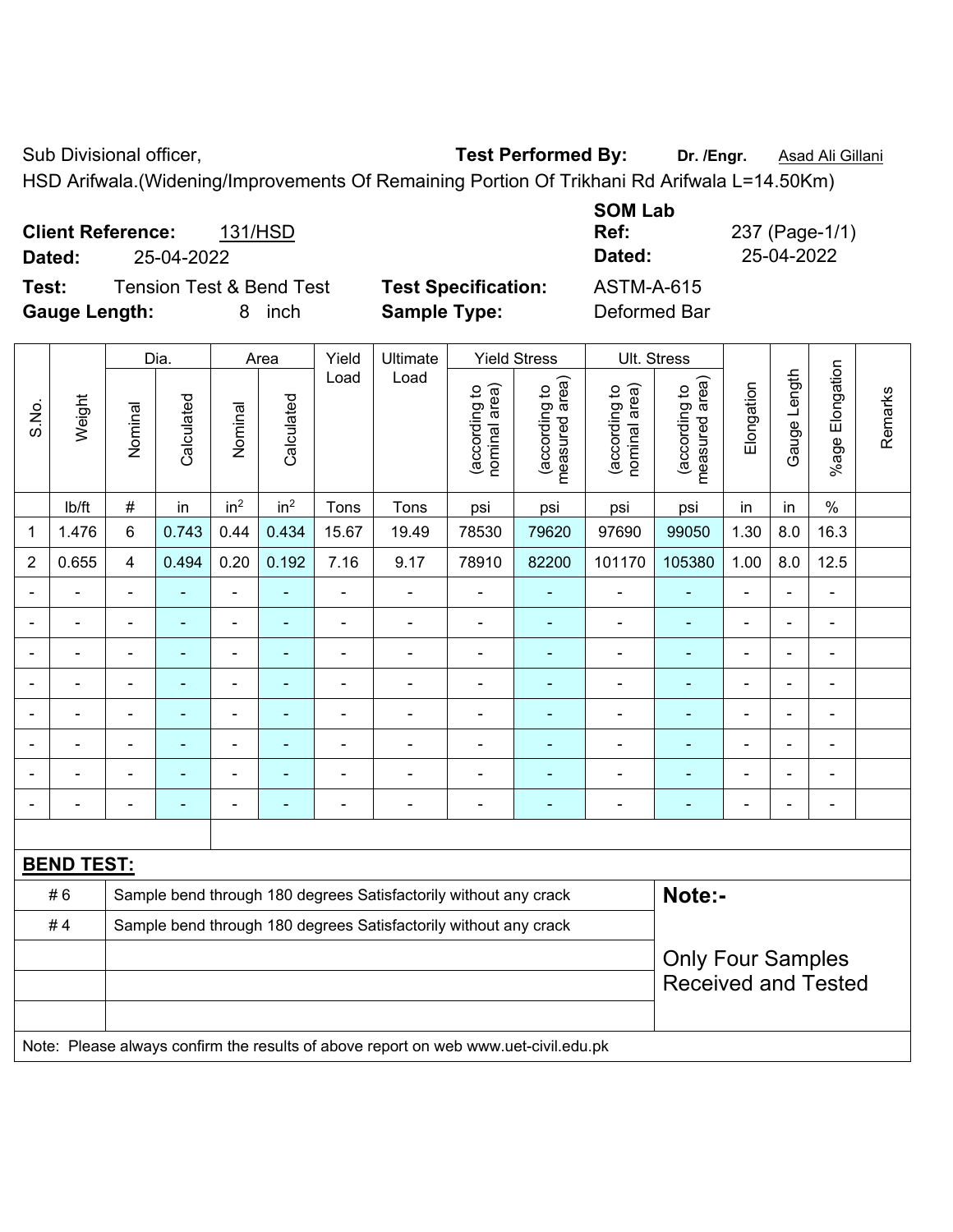## Variant **Test Performed By: Dr. /Engr.** Asad Ali Gillani

Gulberg 2 Lahore.

## **Client Reference:** VA/29/7

**Test:** Tension Test & Bend Test **Test Specification: Gauge Length:** 8 inch **Sample Type:** Deformed Bar

|        |                                     |                            | <b>SOM Lab</b> |                |
|--------|-------------------------------------|----------------------------|----------------|----------------|
|        | <b>Client Reference:</b><br>VA/29/7 |                            | Ref:           | 238 (Page-1/1) |
| Dated: | 25-04-2022                          |                            | Dated:         | 25-04-2022     |
| Test:  | Tension Test & Bend Test            | <b>Test Specification:</b> | ASTM-A-615     |                |

|                |                   |                | Dia.           |                          | Area            | Yield                                                                     | Ultimate                                                                            |                                | <b>Yield Stress</b>             |                                | Ult. Stress                                 |                |                          |                              |         |
|----------------|-------------------|----------------|----------------|--------------------------|-----------------|---------------------------------------------------------------------------|-------------------------------------------------------------------------------------|--------------------------------|---------------------------------|--------------------------------|---------------------------------------------|----------------|--------------------------|------------------------------|---------|
| S.No.          | Weight            | Nominal        | Calculated     | Nominal                  | Calculated      | Load                                                                      | Load                                                                                | nominal area)<br>(according to | (according to<br>measured area) | (according to<br>nominal area) | (according to<br>neasured area)<br>measured | Elongation     | Gauge Length             | Elongation<br>$%$ age        | Remarks |
|                | lb/ft             | $\#$           | in             | in <sup>2</sup>          | in <sup>2</sup> | Tons                                                                      | Tons                                                                                | psi                            | psi                             | psi                            | psi                                         | in             | in                       | $\%$                         |         |
| 1              | 2.645             | 8              | 0.995          | 0.79                     | 0.777           | 28.46                                                                     | 36.34                                                                               | 79460                          | 80790                           | 101450                         | 103150                                      | 1.40           | 8.0                      | 17.5                         |         |
| $\overline{2}$ | 2.632             | 8              | 0.992          | 0.79                     | 0.773           | 28.21                                                                     | 36.31                                                                               | 78750                          | 80480                           | 101370                         | 103600                                      | 1.30           | 8.0                      | 16.3                         |         |
| $\blacksquare$ | $\blacksquare$    | $\blacksquare$ | $\blacksquare$ | $\blacksquare$           | $\blacksquare$  | $\blacksquare$                                                            | $\frac{1}{2}$                                                                       | $\blacksquare$                 | $\blacksquare$                  | $\overline{a}$                 | $\blacksquare$                              | $\blacksquare$ | $\blacksquare$           | $\qquad \qquad \blacksquare$ |         |
| $\blacksquare$ | $\blacksquare$    | $\blacksquare$ | $\blacksquare$ | $\blacksquare$           | $\blacksquare$  | $\blacksquare$                                                            | $\frac{1}{2}$                                                                       | $\overline{\phantom{a}}$       | $\blacksquare$                  | $\blacksquare$                 | ÷                                           | ä,             | $\blacksquare$           | $\blacksquare$               |         |
|                | $\blacksquare$    | $\blacksquare$ | $\blacksquare$ | $\blacksquare$           | $\blacksquare$  | $\blacksquare$                                                            | ÷.                                                                                  | $\blacksquare$                 | ä,                              | $\blacksquare$                 | ÷                                           | $\blacksquare$ | ÷                        | $\blacksquare$               |         |
|                | ÷.                | $\blacksquare$ | $\blacksquare$ | $\overline{\phantom{a}}$ | $\blacksquare$  | $\blacksquare$<br>$\blacksquare$<br>$\blacksquare$<br>۰<br>$\blacksquare$ |                                                                                     |                                |                                 |                                | ٠                                           | $\overline{a}$ |                          | $\blacksquare$               |         |
|                |                   |                |                | $\blacksquare$           |                 | ä,                                                                        | ÷.                                                                                  | $\blacksquare$                 | $\blacksquare$                  | ä,                             |                                             |                | ÷                        |                              |         |
|                |                   |                |                | $\overline{\phantom{0}}$ |                 |                                                                           | $\blacksquare$                                                                      | $\blacksquare$                 |                                 |                                | $\blacksquare$                              |                |                          | $\blacksquare$               |         |
|                |                   | $\blacksquare$ |                | $\blacksquare$           | $\blacksquare$  |                                                                           | $\blacksquare$                                                                      | $\blacksquare$                 | $\blacksquare$                  | $\blacksquare$                 | ۰                                           | $\blacksquare$ | $\overline{\phantom{0}}$ | $\blacksquare$               |         |
| $\blacksquare$ | $\blacksquare$    | $\blacksquare$ | $\blacksquare$ | $\blacksquare$           | $\blacksquare$  | $\blacksquare$                                                            | $\blacksquare$                                                                      | $\blacksquare$                 | $\blacksquare$                  | $\blacksquare$                 | ÷                                           | $\overline{a}$ | $\blacksquare$           | $\blacksquare$               |         |
|                |                   |                |                |                          |                 |                                                                           |                                                                                     |                                |                                 |                                |                                             |                |                          |                              |         |
|                | <b>BEND TEST:</b> |                |                |                          |                 |                                                                           |                                                                                     |                                |                                 |                                |                                             |                |                          |                              |         |
|                | # 8               |                |                |                          |                 |                                                                           | Sample bend through 180 degrees Satisfactorily without any crack                    |                                |                                 |                                | Note:-                                      |                |                          |                              |         |
|                |                   |                |                |                          |                 |                                                                           |                                                                                     |                                |                                 |                                |                                             |                |                          |                              |         |
|                |                   |                |                |                          |                 |                                                                           |                                                                                     |                                |                                 |                                | <b>Only Three Samples</b>                   |                |                          |                              |         |
|                |                   |                |                |                          |                 |                                                                           |                                                                                     |                                |                                 |                                | <b>Received and Tested</b>                  |                |                          |                              |         |
|                |                   |                |                |                          |                 |                                                                           |                                                                                     |                                |                                 |                                |                                             |                |                          |                              |         |
|                |                   |                |                |                          |                 |                                                                           | Note: Please always confirm the results of above report on web www.uet-civil.edu.pk |                                |                                 |                                |                                             |                |                          |                              |         |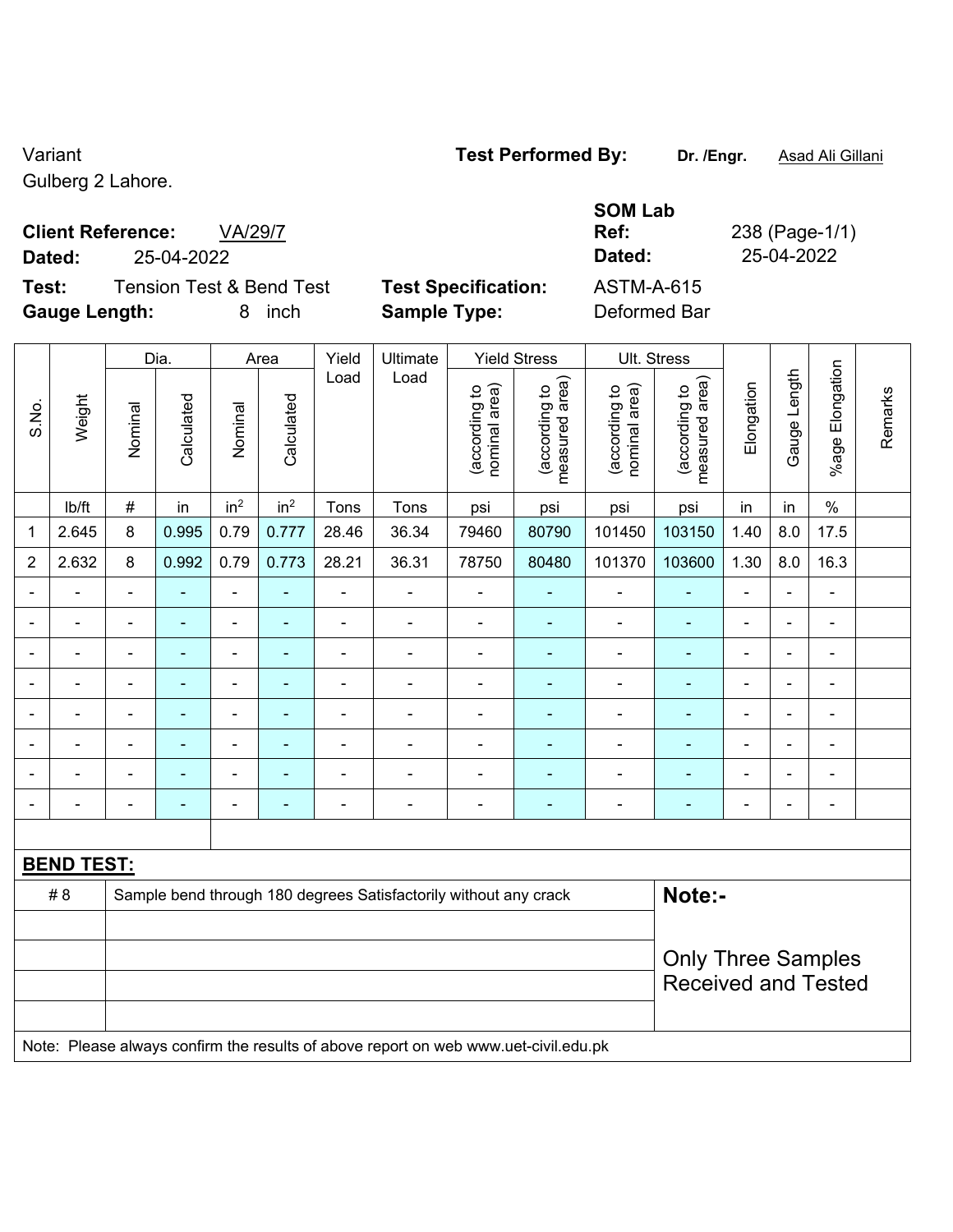Nasir Mahmood **Test Performed By:** Dr. /Engr. **Asad Ali Gillani** Associates Associates Associates Associates Associates Associates Associates Associates Associates Associates Associates Associates Associates Associates Ass

RE ESAC Sector K DHA Multan.(Sec K DHA Main Office & Gate House Building)

| <b>Client Reference:</b> | RE/ESAC/SECTOR K/142 |
|--------------------------|----------------------|
|                          |                      |

**Dated:** 22-04-2022 **Dated:** 25-04-2022

**Test:** Tension Test & Bend Test **Test Specification:** ASTM-A-615 **Gauge Length:** 8 inch **Sample Type:** Deformed Bar (SJ Steel)

**SOM Lab Ref:** 239 (Page-1/1)

|                |                   |                | Dia.           |                 | Area            | Yield          | Ultimate                                                                            |                                | <b>Yield Stress</b>             |                                | Ult. Stress                     |                              |                |                          |         |
|----------------|-------------------|----------------|----------------|-----------------|-----------------|----------------|-------------------------------------------------------------------------------------|--------------------------------|---------------------------------|--------------------------------|---------------------------------|------------------------------|----------------|--------------------------|---------|
| S.No.          | Weight            | Nominal        | Calculated     | Nominal         | Calculated      | Load           | Load                                                                                | (according to<br>nominal area) | (according to<br>measured area) | (according to<br>nominal area) | (according to<br>measured area) | Elongation                   | Gauge Length   | %age Elongation          | Remarks |
|                | Ib/ft             | $\#$           | in             | in <sup>2</sup> | in <sup>2</sup> | Tons           | Tons                                                                                | psi                            | psi                             | psi                            | psi                             | in                           | in             | $\%$                     |         |
| 1              | 1.471             | 6              | 0.742          | 0.44            | 0.432           | 14.75          | 19.69                                                                               | 73940                          | 75310                           | 98720                          | 100540                          | 1.20                         | 8.0            | 15.0                     |         |
| $\overline{2}$ | 1.469             | 6              | 0.742          | 0.44            | 0.432           | 12.61          | 17.58                                                                               | 63210                          | 64380                           | 88140                          | 89770                           | 1.30                         | 8.0            | 16.3                     |         |
| $\blacksquare$ | ÷,                | $\blacksquare$ | $\blacksquare$ | ÷,              | $\blacksquare$  | $\blacksquare$ | $\blacksquare$                                                                      | ÷,                             | ÷                               | $\blacksquare$                 | $\blacksquare$                  | $\blacksquare$               | $\blacksquare$ | $\blacksquare$           |         |
| $\blacksquare$ | ÷,                | $\blacksquare$ | $\blacksquare$ | $\blacksquare$  | $\blacksquare$  | $\blacksquare$ | $\frac{1}{2}$                                                                       | $\blacksquare$                 | ÷                               | $\blacksquare$                 | $\blacksquare$                  | $\qquad \qquad \blacksquare$ | $\blacksquare$ | $\blacksquare$           |         |
|                | $\blacksquare$    | $\blacksquare$ | $\blacksquare$ | ÷               | $\blacksquare$  | $\blacksquare$ | ÷                                                                                   | $\blacksquare$                 | $\blacksquare$                  | $\blacksquare$                 | $\blacksquare$                  | $\blacksquare$               |                | $\blacksquare$           |         |
| Ē,             | $\frac{1}{2}$     | $\blacksquare$ | ä,             | ÷               | $\blacksquare$  | $\blacksquare$ | ÷                                                                                   | $\blacksquare$                 | $\blacksquare$                  | ÷,                             | $\blacksquare$                  | ä,                           | $\blacksquare$ | $\blacksquare$           |         |
|                |                   |                | $\blacksquare$ | $\blacksquare$  |                 | $\blacksquare$ | ÷                                                                                   | $\blacksquare$                 | e                               | $\blacksquare$                 | ä,                              | $\blacksquare$               |                | $\overline{\phantom{0}}$ |         |
|                | $\blacksquare$    | $\blacksquare$ | $\blacksquare$ | ÷               | ۰               |                | L.                                                                                  | $\blacksquare$                 |                                 | $\blacksquare$                 | $\blacksquare$                  | $\blacksquare$               |                | $\blacksquare$           |         |
| $\blacksquare$ | $\blacksquare$    | ä,             | $\blacksquare$ | ä,              | ۰               |                | ÷                                                                                   | ä,                             | ٠                               | $\blacksquare$                 | $\blacksquare$                  | ä,                           | $\blacksquare$ | $\blacksquare$           |         |
| $\blacksquare$ | $\blacksquare$    | $\blacksquare$ | $\blacksquare$ | ÷               | $\blacksquare$  | $\blacksquare$ | ÷                                                                                   | $\blacksquare$                 | ٠                               | $\overline{\phantom{a}}$       | $\blacksquare$                  | $\blacksquare$               | $\blacksquare$ | $\blacksquare$           |         |
|                |                   |                |                |                 |                 |                |                                                                                     |                                |                                 |                                |                                 |                              |                |                          |         |
|                | <b>BEND TEST:</b> |                |                |                 |                 |                |                                                                                     |                                |                                 |                                |                                 |                              |                |                          |         |
|                | #6                |                |                |                 |                 |                | Sample bend through 180 degrees Satisfactorily without any crack                    |                                |                                 |                                | Note:-                          |                              |                |                          |         |
|                |                   |                |                |                 |                 |                |                                                                                     |                                |                                 |                                |                                 |                              |                |                          |         |
|                |                   |                |                |                 |                 |                |                                                                                     |                                |                                 |                                | <b>Only Three Samples</b>       |                              |                |                          |         |
|                |                   |                |                |                 |                 |                |                                                                                     |                                |                                 |                                | <b>Received and Tested</b>      |                              |                |                          |         |
|                |                   |                |                |                 |                 |                | Note: Please always confirm the results of above report on web www.uet-civil.edu.pk |                                |                                 |                                |                                 |                              |                |                          |         |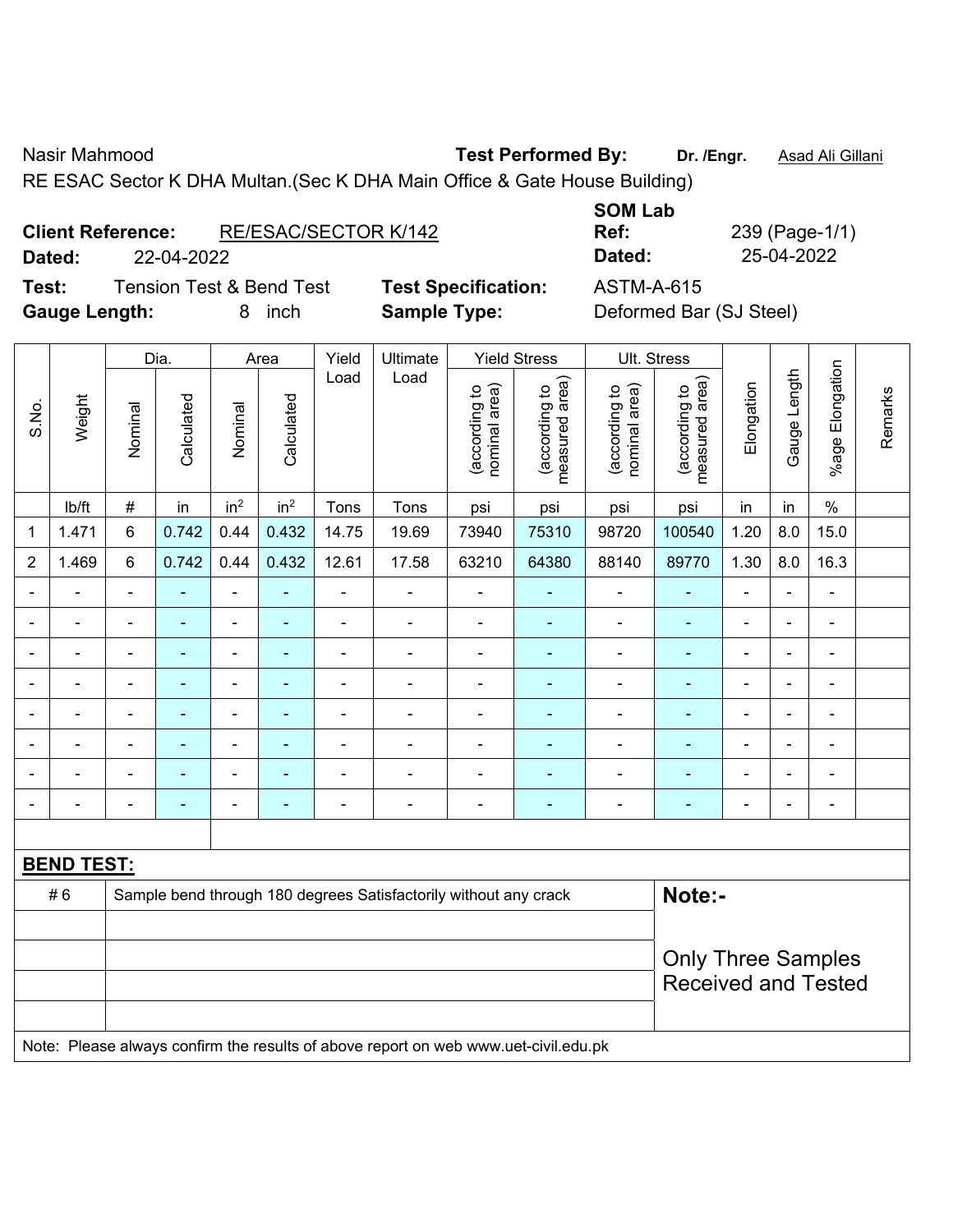$\top$ 

Ahmed Ejaz **Test Performed By:** Dr. /Engr. **Asad Ali Gillani** Collection 2014

Quantity Surveyor Linker Dev. (Pvt.)Ltd.(Const Of ROLUSTECH Tower,Gulberg III,Lahore)

**Client Reference:** Nil

**Dated:** 20-04-2022 **Dated:** 25-04-2022

 $\top$ 

**Test:** Tension Test & Bend Test **Test Specification:** ASTM-A-615 **Gauge Length:** 8 inch **Sample Type:** Deformed Bar

 $\overline{\mathbf{r}}$ 

**SOM Lab Ref:** 240 (Page-1/1)

|                |                   |                                                                  | Dia.       |                 | Area            | Yield | Ultimate                                                         |                                | <b>Yield Stress</b>                         |                                | Ult. Stress                        |                          |                |                       |         |
|----------------|-------------------|------------------------------------------------------------------|------------|-----------------|-----------------|-------|------------------------------------------------------------------|--------------------------------|---------------------------------------------|--------------------------------|------------------------------------|--------------------------|----------------|-----------------------|---------|
| S.No.          | Weight            | Nominal                                                          | Calculated | Nominal         | Calculated      | Load  | Load                                                             | (according to<br>nominal area) | (according to<br>measured area)<br>measured | (according to<br>nominal area) | area)<br>(according to<br>measured | Elongation               | Gauge Length   | Elongation<br>$%$ age | Remarks |
|                | lb/ft             | $\#$                                                             | in         | in <sup>2</sup> | in <sup>2</sup> | Tons  | Tons                                                             | psi                            | psi                                         | psi                            | psi                                | in                       | in             | $\%$                  |         |
| 1              | 2.602             | 8                                                                | 0.987      | 0.79            | 0.765           | 26.10 | 38.74                                                            | 72850                          | 75240                                       | 108140                         | 111670                             | 1.20                     | 8.0            | 15.0                  |         |
| $\overline{2}$ | 1.480             | 6                                                                | 0.744      | 0.44            | 0.435           | 13.83 | 19.18                                                            | 69340                          | 70140                                       | 96160                          | 97270                              | 1.00                     | 8.0            | 12.5                  |         |
| 3              | 0.662             | $\overline{4}$                                                   | 0.498      | 0.20            | 0.195           | 6.42  | 8.87                                                             | 70820                          | 72640                                       | 97800                          | 100300                             | 1.00                     | 8.0            | 12.5                  |         |
|                |                   |                                                                  |            |                 |                 |       |                                                                  |                                |                                             |                                |                                    | $\blacksquare$           |                |                       |         |
|                |                   |                                                                  |            |                 |                 |       |                                                                  |                                |                                             |                                |                                    | $\blacksquare$           |                |                       |         |
|                |                   |                                                                  | ۰          |                 |                 |       |                                                                  |                                |                                             |                                |                                    | $\blacksquare$           | $\blacksquare$ | ۰                     |         |
|                |                   |                                                                  |            |                 |                 |       |                                                                  |                                |                                             |                                |                                    | $\overline{\phantom{0}}$ | $\blacksquare$ |                       |         |
|                |                   |                                                                  |            |                 |                 |       |                                                                  |                                |                                             |                                |                                    |                          |                |                       |         |
|                |                   |                                                                  |            |                 |                 |       |                                                                  |                                |                                             |                                |                                    |                          |                |                       |         |
|                |                   |                                                                  |            |                 |                 |       |                                                                  |                                |                                             |                                |                                    |                          |                |                       |         |
|                |                   |                                                                  |            |                 |                 |       |                                                                  |                                |                                             |                                |                                    |                          |                |                       |         |
|                | <u>BEND TEST:</u> |                                                                  |            |                 |                 |       |                                                                  |                                |                                             |                                |                                    |                          |                |                       |         |
|                | # 8               |                                                                  |            |                 |                 |       | Sample bend through 180 degrees Satisfactorily without any crack |                                |                                             |                                | Note:-                             |                          |                |                       |         |
|                | #6                | Sample bend through 180 degrees Satisfactorily without any crack |            |                 |                 |       |                                                                  |                                |                                             |                                |                                    |                          |                |                       |         |
|                | #4                |                                                                  |            |                 |                 |       | Sample bend through 180 degrees Satisfactorily without any crack |                                |                                             |                                | Only Six Samples                   |                          |                |                       |         |

Only Six Samples Received and Tested

Note: Please always confirm the results of above report on web www.uet-civil.edu.pk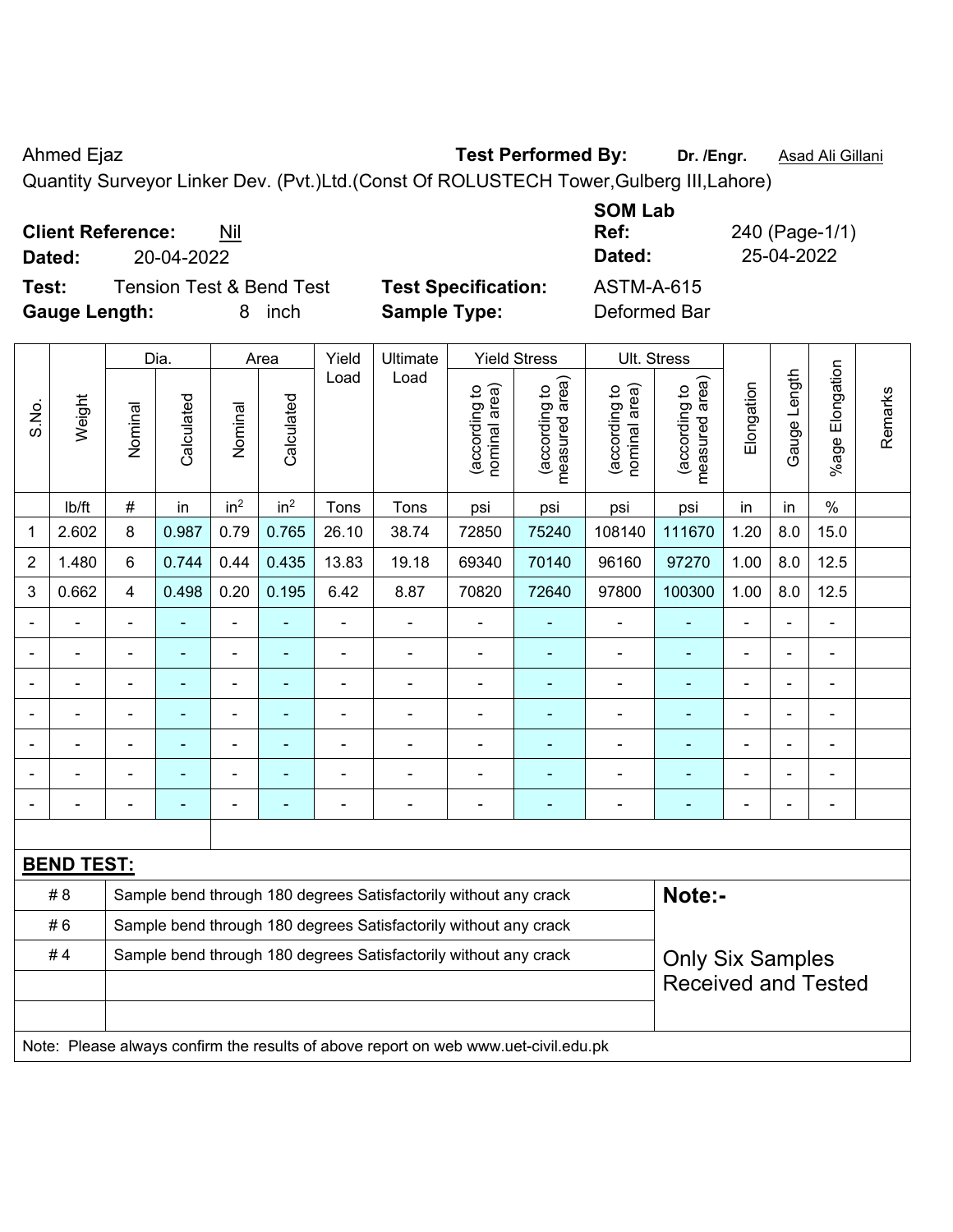M.Saddam Hussain **Test Performed By: Dr. /Engr.** Asad Ali Gillani Field Engr. MASCON Associates Lhr.(Improvement & Development Of Jallo Safari Lahore)

| <b>Client Reference:</b><br>Dated:<br>15-04-2022<br><b>Tension Test &amp; Bend Test</b><br>Test:<br>Gauge Length: |                   |  |   | 8 | inch | MAC-HAC/WLD/LAB/02 | <b>Test Specification:</b><br><b>Sample Type:</b> |          |                     | <b>SOM Lab</b><br>Ref:<br>Dated:<br><b>ASTM-A-615</b><br>Deformed Bar |             |     | 25-04-2022 | 241 (Page-1/1) |    |
|-------------------------------------------------------------------------------------------------------------------|-------------------|--|---|---|------|--------------------|---------------------------------------------------|----------|---------------------|-----------------------------------------------------------------------|-------------|-----|------------|----------------|----|
|                                                                                                                   | Dia.<br>Area      |  |   |   |      | Yield              | Ultimate                                          |          | <b>Yield Stress</b> |                                                                       | Ult. Stress |     |            |                |    |
|                                                                                                                   | $\overline{\tau}$ |  | ਾ |   | ਨੂ   | Load               | Load                                              | ea)<br>요 | rea)<br>요           | ea)<br>್                                                              | ea)<br>요    | ion | dipue      | gation         | δŽ |

|                |                   |                           | Dia.       |                                                                                                                                     | Area            | Yield | Ultimate                                                                            |                                | Yield Stress                    |                                | UII. Stress                     |                |                          |                 |         |
|----------------|-------------------|---------------------------|------------|-------------------------------------------------------------------------------------------------------------------------------------|-----------------|-------|-------------------------------------------------------------------------------------|--------------------------------|---------------------------------|--------------------------------|---------------------------------|----------------|--------------------------|-----------------|---------|
| S.No.          | Weight            | Nominal                   | Calculated | Nominal                                                                                                                             | Calculated      | Load  | Load                                                                                | nominal area)<br>(according to | (according to<br>measured area) | nominal area)<br>(according to | measured area)<br>(according to | Elongation     | Gauge Length             | %age Elongation | Remarks |
|                | lb/ft             | $\#$                      | in         | in <sup>2</sup>                                                                                                                     | in <sup>2</sup> | Tons  | Tons                                                                                | psi                            | psi                             | psi                            | psi                             | in             | in                       | $\%$            |         |
| 1              | 0.662             | $\overline{4}$            | 0.498      | 0.20                                                                                                                                | 0.195           | 7.03  | 8.56                                                                                | 77560                          | 79550                           | 94420                          | 96850                           | 0.90           | 8.0                      | 11.3            |         |
| $\overline{2}$ | 0.660             | 4                         | 0.497      | 0.20                                                                                                                                | 0.194           | 7.61  | 9.35                                                                                | 83970                          | 86570                           | 103080                         | 106270                          | 0.80           | 8.0                      | 10.0            |         |
|                |                   |                           | ۰          | ä,                                                                                                                                  |                 | L,    |                                                                                     |                                | $\blacksquare$                  | $\blacksquare$                 | ÷                               | $\blacksquare$ | ä,                       |                 |         |
|                | $\blacksquare$    |                           |            | ä,                                                                                                                                  |                 | ÷     | $\blacksquare$                                                                      | $\blacksquare$                 | $\blacksquare$                  |                                | ä,                              |                |                          |                 |         |
| Ē,             | ÷                 | $\blacksquare$            | ÷          | ä,                                                                                                                                  | Ē.              | Ē,    | ÷                                                                                   | $\blacksquare$                 | ٠                               | $\blacksquare$                 | $\blacksquare$                  | $\blacksquare$ | $\blacksquare$           | $\blacksquare$  |         |
| $\blacksquare$ | $\blacksquare$    | $\blacksquare$            | ۰          | $\overline{\phantom{0}}$                                                                                                            | ٠               | ä,    | -                                                                                   | $\blacksquare$                 | ۰                               | $\blacksquare$                 | $\blacksquare$                  | $\blacksquare$ | $\overline{\phantom{a}}$ | $\blacksquare$  |         |
|                | ÷.                | $\overline{\phantom{0}}$  | ۰          | $\blacksquare$<br>L,<br>ä,<br>$\blacksquare$<br>$\blacksquare$<br>$\blacksquare$<br>$\blacksquare$<br>۰<br>÷<br>$\blacksquare$<br>٠ |                 |       |                                                                                     |                                |                                 |                                |                                 |                |                          |                 |         |
|                |                   |                           | Ē.         | $\blacksquare$                                                                                                                      |                 |       | ÷                                                                                   | $\blacksquare$                 | $\blacksquare$                  | $\blacksquare$                 | ÷                               | $\blacksquare$ |                          |                 |         |
|                |                   |                           |            | $\blacksquare$                                                                                                                      |                 |       | ÷                                                                                   |                                |                                 |                                |                                 |                |                          |                 |         |
| $\blacksquare$ | -                 | $\blacksquare$            | ۰          | ۰                                                                                                                                   | ۰               | ä,    | ÷                                                                                   | $\blacksquare$                 | $\blacksquare$                  | $\blacksquare$                 | ä,                              | $\blacksquare$ | $\overline{\phantom{a}}$ | $\blacksquare$  |         |
|                |                   |                           |            |                                                                                                                                     |                 |       |                                                                                     |                                |                                 |                                |                                 |                |                          |                 |         |
|                | <b>BEND TEST:</b> |                           |            |                                                                                                                                     |                 |       |                                                                                     |                                |                                 |                                |                                 |                |                          |                 |         |
|                | #4                |                           |            |                                                                                                                                     |                 |       | Sample bend through 180 degrees Satisfactorily without any crack                    |                                |                                 |                                | Note:-                          |                |                          |                 |         |
|                |                   |                           |            |                                                                                                                                     |                 |       |                                                                                     |                                |                                 |                                |                                 |                |                          |                 |         |
|                |                   | <b>Only Three Samples</b> |            |                                                                                                                                     |                 |       |                                                                                     |                                |                                 |                                |                                 |                |                          |                 |         |
|                |                   |                           |            |                                                                                                                                     |                 |       |                                                                                     |                                |                                 |                                | <b>Received and Tested</b>      |                |                          |                 |         |
|                |                   |                           |            |                                                                                                                                     |                 |       |                                                                                     |                                |                                 |                                |                                 |                |                          |                 |         |
|                |                   |                           |            |                                                                                                                                     |                 |       | Note: Please always confirm the results of above report on web www.uet-civil.edu.pk |                                |                                 |                                |                                 |                |                          |                 |         |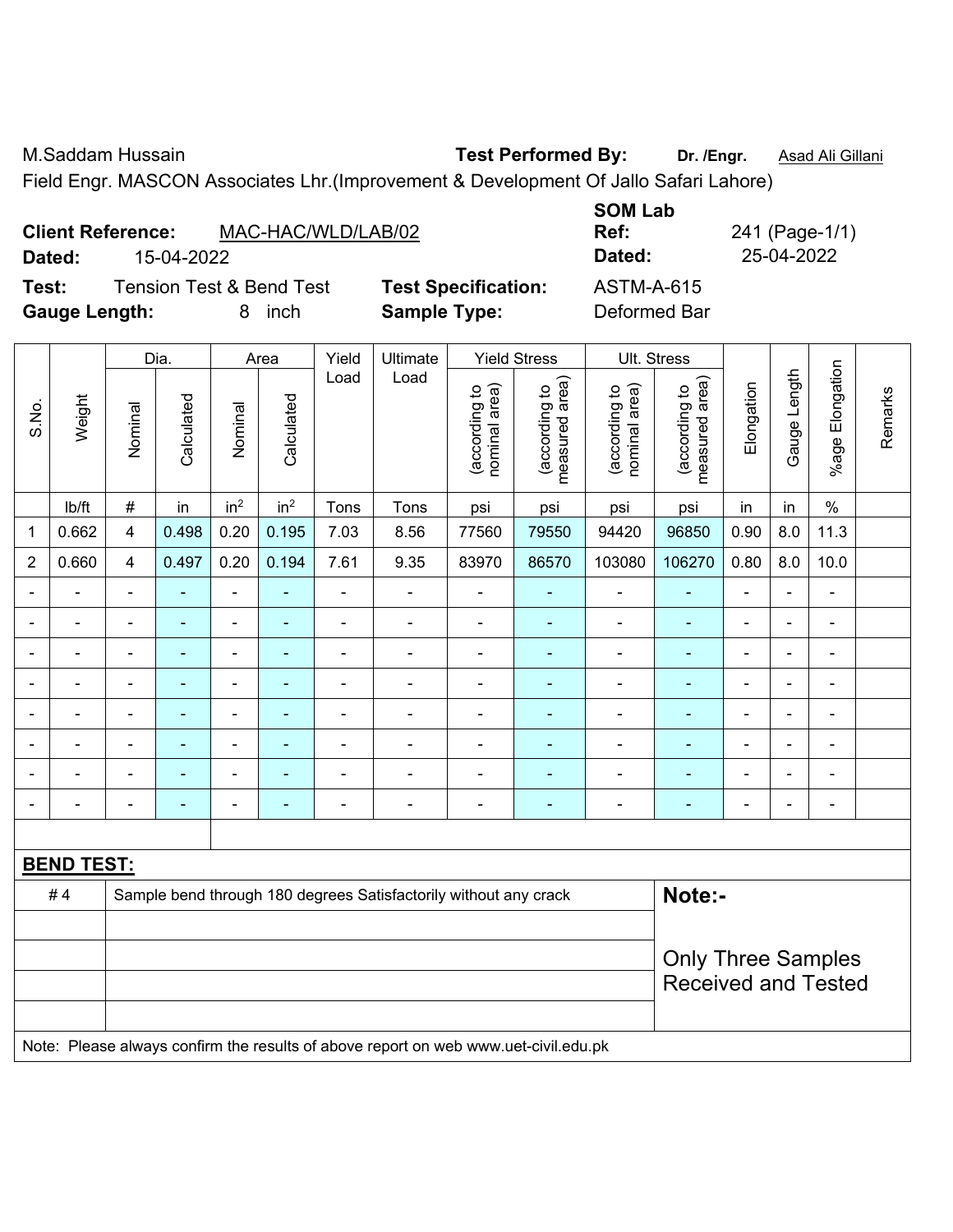Sub Divisional officer, **Test Performed By:** Dr. /Engr. **Asad Ali Gillani** Collection Association Association Association Association Association Association Association Association Association Association Association Asso

BSD Sialkot.(Const.Of Additional Courts In The Remises Of Existing Civil Courts Complex at Sialkot)

**Client Reference:** 455/ST **Dated:** 17-03-2022 **Dated:** 25-04-2022

**Test:** Tension Test & Bend Test **Test Specification:** ASTM-A-615 **Gauge Length:** 8 inch **Sample Type:** Deformed Bar

**SOM Lab Ref:** 242 (Page-1/1)

|                |                   |                | Dia.           |                 | Area            | Yield | Ultimate                                                                            |                                | <b>Yield Stress</b>             | Ult. Stress                    |                                 |                |              |                       |         |
|----------------|-------------------|----------------|----------------|-----------------|-----------------|-------|-------------------------------------------------------------------------------------|--------------------------------|---------------------------------|--------------------------------|---------------------------------|----------------|--------------|-----------------------|---------|
| S.No.          | Weight            | Nominal        | Calculated     | Nominal         | Calculated      | Load  | Load                                                                                | (according to<br>nominal area) | (according to<br>measured area) | nominal area)<br>(according to | (according to<br>measured area) | Elongation     | Gauge Length | Elongation<br>$%$ age | Remarks |
|                | lb/ft             | $\#$           | in             | in <sup>2</sup> | in <sup>2</sup> | Tons  | Tons                                                                                | psi                            | psi                             | psi                            | psi                             | in             | in           | $\%$                  |         |
| $\mathbf 1$    | 2.611             | 8              | 0.988          | 0.79            | 0.767           | 23.62 | 32.62                                                                               | 65940                          | 67920                           | 91070                          | 93800                           | 1.60           | 8.0          | 20.0                  |         |
| $\overline{2}$ | 1.406             | 6              | 0.725          | 0.44            | 0.413           | 13.48 | 19.98                                                                               | 67550                          | 71970                           | 100150                         | 106690                          | 1.00           | 8.0          | 12.5                  |         |
| 3              | 0.671             | $\overline{4}$ | 0.501          | 0.20            | 0.197           | 6.07  | 9.30                                                                                | 66890                          | 67900                           | 102520                         | 104080                          | 1.20           | 8.0          | 15.0                  |         |
| $\blacksquare$ |                   | $\blacksquare$ | ä,             | ÷,              |                 | L,    | ÷,                                                                                  | L,                             | $\blacksquare$                  | $\blacksquare$                 | $\blacksquare$                  | $\blacksquare$ |              | $\blacksquare$        |         |
| $\blacksquare$ | $\blacksquare$    | $\blacksquare$ | ä,             | $\blacksquare$  | $\blacksquare$  | ä,    | $\blacksquare$                                                                      | ä,                             | $\blacksquare$                  | $\blacksquare$                 | $\blacksquare$                  | $\blacksquare$ |              | $\blacksquare$        |         |
|                |                   | $\blacksquare$ | ä,             | ÷,              | ×,              | L,    | ÷,                                                                                  | L,                             | ÷                               | $\blacksquare$                 | ÷                               | $\blacksquare$ |              | ÷,                    |         |
|                |                   |                | ۰              | $\blacksquare$  |                 |       | $\blacksquare$                                                                      | ÷                              | ۰                               | $\blacksquare$                 | $\overline{a}$                  | $\blacksquare$ |              | ÷                     |         |
|                |                   |                |                |                 |                 | L,    | $\blacksquare$                                                                      | ä,                             |                                 |                                |                                 |                |              | ÷                     |         |
|                |                   |                | $\blacksquare$ | $\blacksquare$  |                 |       | $\blacksquare$                                                                      | ä,                             | ۰                               | ä,                             |                                 |                |              | ۰                     |         |
| $\blacksquare$ |                   |                | ۰              | $\blacksquare$  | $\blacksquare$  |       | $\blacksquare$                                                                      | ä,                             | ٠                               | $\blacksquare$                 | ٠                               | $\blacksquare$ |              | $\blacksquare$        |         |
|                |                   |                |                |                 |                 |       |                                                                                     |                                |                                 |                                |                                 |                |              |                       |         |
|                | <b>BEND TEST:</b> |                |                |                 |                 |       |                                                                                     |                                |                                 |                                |                                 |                |              |                       |         |
|                | # 8               |                |                |                 |                 |       | Sample bend through 180 degrees Satisfactorily without any crack                    |                                |                                 |                                | Note:-                          |                |              |                       |         |
|                | #6                |                |                |                 |                 |       | Sample bend through 180 degrees Satisfactorily without any crack                    |                                |                                 |                                |                                 |                |              |                       |         |
|                | #4                |                |                |                 |                 |       | Sample bend through 180 degrees Satisfactorily without any crack                    |                                |                                 |                                | <b>Only Six Samples</b>         |                |              |                       |         |
|                |                   |                |                |                 |                 |       |                                                                                     |                                |                                 |                                | <b>Received and Tested</b>      |                |              |                       |         |
|                |                   |                |                |                 |                 |       |                                                                                     |                                |                                 |                                |                                 |                |              |                       |         |
|                |                   |                |                |                 |                 |       | Note: Please always confirm the results of above report on web www.uet-civil.edu.pk |                                |                                 |                                |                                 |                |              |                       |         |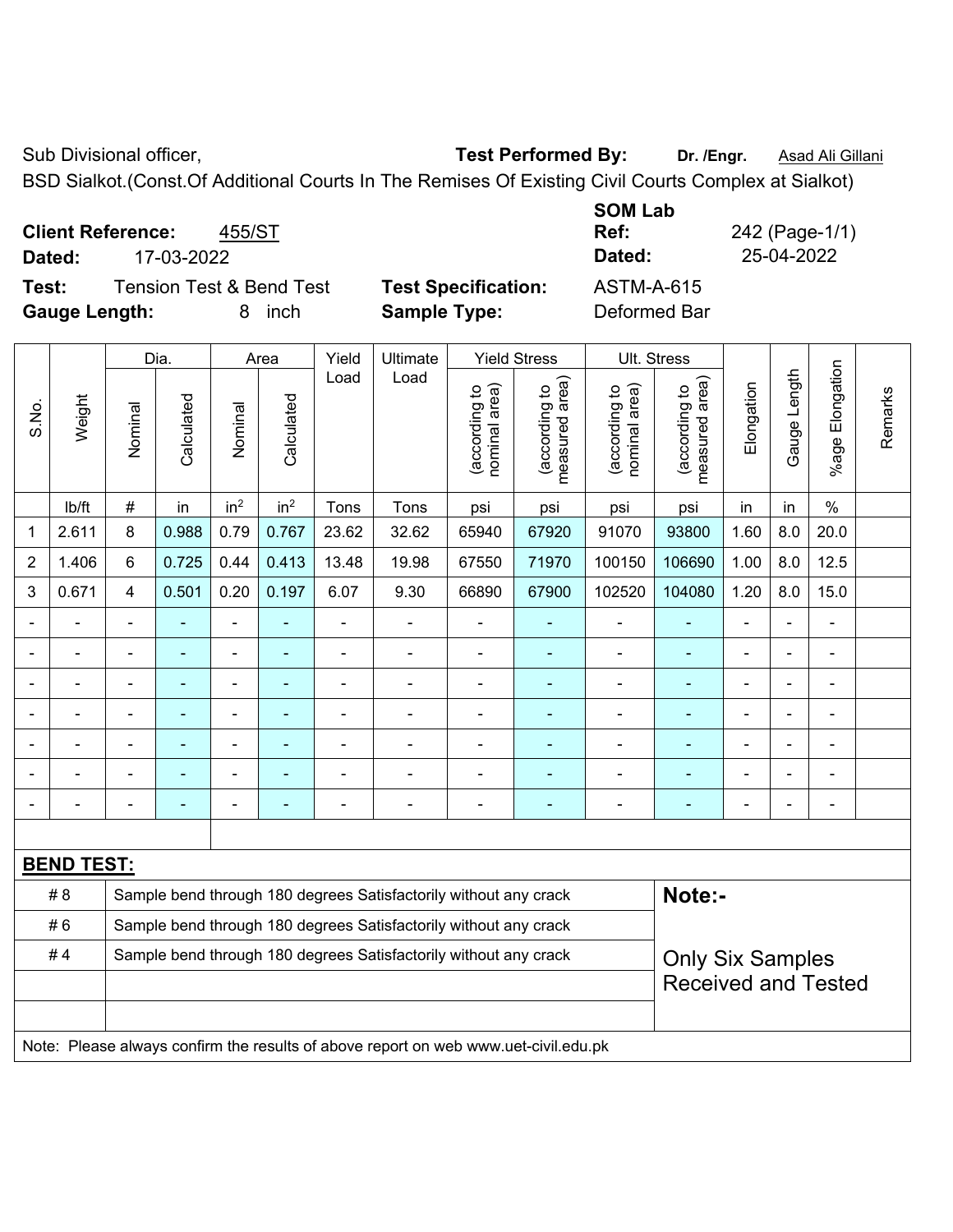Sheikh Maqbool Hassan **Test Performed By:** Dr. /Engr. **Asad Ali Gillani** 

RE NESPAK. (Dualization Of Sargodha-Khushab-Mianwali Road)

| <b>Client Reference:</b> |            | RE/4376-E/MH/4c/47                  |                            | <b>SOM Lab</b><br>Ref: | 243 (Page-1/1) |
|--------------------------|------------|-------------------------------------|----------------------------|------------------------|----------------|
| Dated:                   | 06-04-2022 |                                     |                            | Dated:                 | 25-04-2022     |
| Test:                    |            | <b>Tension Test &amp; Bend Test</b> | <b>Test Specification:</b> | <b>ASTM-A-615</b>      |                |
| <b>Gauge Length:</b>     |            | inch<br>8                           | <b>Sample Type:</b>        | Deformed Bar           |                |

|                |                                                                                     |                |                | Dia.                     |                 | Area                                                             | Yield                                                            | Ultimate                       |                                 | <b>Yield Stress</b>            |                                                       | Ult. Stress    |                |                       |         |  |
|----------------|-------------------------------------------------------------------------------------|----------------|----------------|--------------------------|-----------------|------------------------------------------------------------------|------------------------------------------------------------------|--------------------------------|---------------------------------|--------------------------------|-------------------------------------------------------|----------------|----------------|-----------------------|---------|--|
| S.No.          | Weight                                                                              | Nominal        | Calculated     | Nominal                  | Calculated      | Load                                                             | Load                                                             | nominal area)<br>(according to | (according to<br>measured area) | nominal area)<br>(according to | (according to<br>neasured area)<br>measured           | Elongation     | Gauge Length   | Elongation<br>$%$ age | Remarks |  |
|                | lb/ft                                                                               | $\#$           | in             | in <sup>2</sup>          | in <sup>2</sup> | Tons                                                             | Tons                                                             | psi                            | psi                             | psi                            | psi                                                   | in             | in             | $\%$                  |         |  |
| 1              | 1.021                                                                               | 5              | 0.618          | 0.31                     | 0.300           | 10.40                                                            | 13.71                                                            | 73970                          | 76440                           | 97540                          | 100790                                                | 1.00           | 8.0            | 12.5                  |         |  |
| $\overline{2}$ | 1.016                                                                               | 5              | 0.617          | 0.31                     | 0.299           | 10.47                                                            | 13.86                                                            | 74480                          | 77220                           | 98630                          | 102260                                                | 1.20           | 8.0            | 15.0                  |         |  |
| 3              | 0.644                                                                               | 4              | 0.491          | 0.20                     | 0.189           | 5.02                                                             | 7.49                                                             | 55310                          | 58530                           | 82620                          | 87430                                                 | 1.50           | 8.0            | 18.8                  |         |  |
| 4              | 0.647                                                                               | 4              | 0.492          | 0.20                     | 0.190           | 5.02                                                             | 7.54                                                             | 55310                          | 58220                           | 83180                          | 87560                                                 | 1.40           | 8.0            | 17.5                  |         |  |
|                | $\blacksquare$                                                                      | ä,             | $\blacksquare$ | $\overline{a}$           | ٠               | $\blacksquare$                                                   | $\blacksquare$                                                   | $\blacksquare$                 | $\blacksquare$                  | ä,                             | $\blacksquare$                                        | $\blacksquare$ | $\blacksquare$ | $\blacksquare$        |         |  |
|                | $\blacksquare$                                                                      |                | ÷              | $\blacksquare$           |                 | ä,                                                               | $\blacksquare$                                                   | $\blacksquare$                 |                                 | $\blacksquare$                 | $\blacksquare$                                        | $\blacksquare$ |                | $\blacksquare$        |         |  |
|                |                                                                                     |                |                | $\blacksquare$           | $\blacksquare$  | $\blacksquare$                                                   | $\blacksquare$                                                   | $\blacksquare$                 | $\blacksquare$                  | $\blacksquare$                 | $\blacksquare$                                        | $\blacksquare$ |                | $\blacksquare$        |         |  |
|                |                                                                                     |                |                |                          |                 |                                                                  | $\blacksquare$                                                   | Ē,                             |                                 |                                |                                                       |                |                |                       |         |  |
| $\blacksquare$ | $\blacksquare$                                                                      | $\blacksquare$ |                | ٠                        | ٠               |                                                                  | $\blacksquare$                                                   | $\overline{\phantom{0}}$       | $\overline{\phantom{0}}$        | $\blacksquare$                 | ٠                                                     | $\blacksquare$ |                | $\blacksquare$        |         |  |
| $\blacksquare$ |                                                                                     | L,             | $\blacksquare$ | $\overline{\phantom{a}}$ |                 | Ē,                                                               | $\overline{\phantom{a}}$                                         | $\blacksquare$                 | $\blacksquare$                  | $\blacksquare$                 | $\blacksquare$                                        | ÷              |                | $\blacksquare$        |         |  |
|                |                                                                                     |                |                |                          |                 |                                                                  |                                                                  |                                |                                 |                                |                                                       |                |                |                       |         |  |
|                | <b>BEND TEST:</b>                                                                   |                |                |                          |                 |                                                                  |                                                                  |                                |                                 |                                |                                                       |                |                |                       |         |  |
|                | # 5                                                                                 |                |                |                          |                 |                                                                  | Sample bend through 180 degrees Satisfactorily without any crack |                                |                                 |                                |                                                       | Note:-         |                |                       |         |  |
| #4             |                                                                                     |                |                |                          |                 | Sample bend through 180 degrees Satisfactorily without any crack |                                                                  |                                |                                 |                                |                                                       |                |                |                       |         |  |
|                |                                                                                     |                |                |                          |                 |                                                                  |                                                                  |                                |                                 |                                | <b>Only Six Samples</b><br><b>Received and Tested</b> |                |                |                       |         |  |
|                | Note: Please always confirm the results of above report on web www.uet-civil.edu.pk |                |                |                          |                 |                                                                  |                                                                  |                                |                                 |                                |                                                       |                |                |                       |         |  |